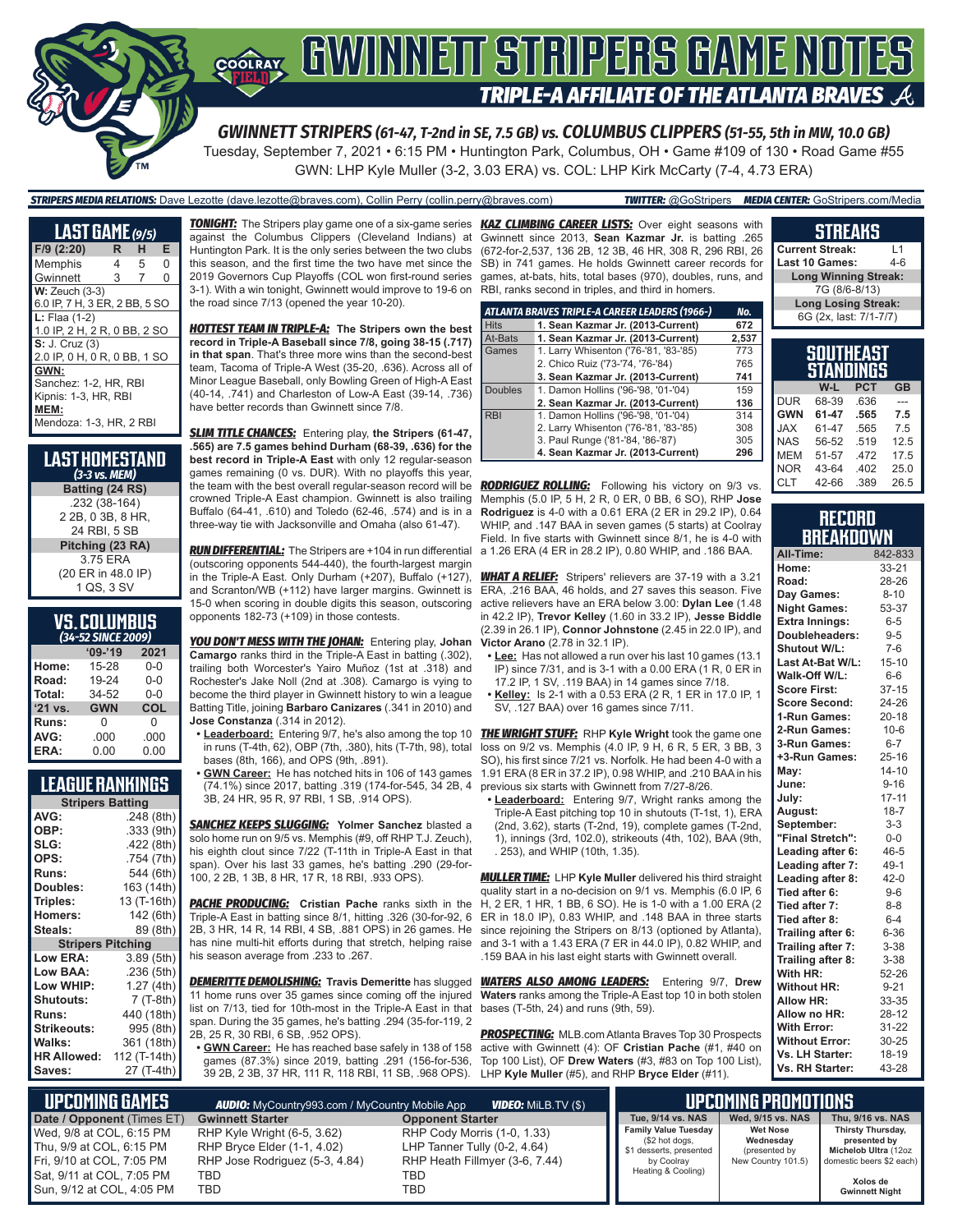

#### *TUESDAY, SEPTEMBER 7, 2021 AT COLUMBUS*

#### **MANAGER MATT TUIASOSOPO**

**Matt Tuiasosopo** is in his first season as Gwinnett manager and his third season as a coach in the Atlanta Braves organization in 2021. He was named the seventh manager in team history on 3/30/21. Tuiasosopo is both the youngest manager in team history (turned 35 on 5/10) and the first former Gwinnett player to manage the club (hit .221 with 19 HR, 73 RBI in 178 games from 2016-17).

Tuiasosopo made his managerial debut in 2019 with Class-A Rome, leading the club to a 65-74 record and earning Atlanta's Bobby Cox Award for minor league manager of the year. He was set to return to Rome in 2020, but was reassigned to the Braves Alternate Training Site at Coolray Field once the MiLB season was canceled.

| Tuiasosopo's Managerial Career | Games | W-L     | <b>PCT</b> | <b>Plavoffs</b> |
|--------------------------------|-------|---------|------------|-----------------|
| With Gwinnett (1 Season):      | 108   | 61-47   | .565       |                 |
| MiLB Career (2 Seasons):       | 247   | 126-121 | 510        |                 |

*All staff bios available in the 2021 Stripers Media Guide*

| EJECTIONS (4)              |                          |                         |  |  |  |  |
|----------------------------|--------------------------|-------------------------|--|--|--|--|
| Player/Coach               | Date/Inning              | <b>Umpire</b>           |  |  |  |  |
| <b>Ryan Goins</b>          | 5/25 vs. MEM, 7th Inning | <b>HP Clint Vondrak</b> |  |  |  |  |
| <b>MGR Matt Tuiasosopo</b> | 6/3 vs. JAX, 8th Inning  | <b>HP Alex Tosi</b>     |  |  |  |  |
| <b>Travis Snider</b>       | 7/30 at MEM, 8th Inning  | HP John Bacon           |  |  |  |  |
| <b>Ryan Casteel</b>        | 8/17 at LOU, 3rd Inning  | 1B Charlie Ramos        |  |  |  |  |

|                              |                                                                                      |                                                   |                                       |            | TEAM DEFENSE (4TH IN TRIPLE-A EAST) |           |           |
|------------------------------|--------------------------------------------------------------------------------------|---------------------------------------------------|---------------------------------------|------------|-------------------------------------|-----------|-----------|
| <b>PCT</b>                   | G                                                                                    | ТC                                                | <b>PO</b>                             | A          | Е                                   | <b>DP</b> | TP        |
| .983                         | 108                                                                                  | 3827                                              | 2794                                  | 969        | 64                                  | 105       |           |
| <b>Catchers</b>              |                                                                                      | <b>SB</b>                                         | <b>CS</b>                             | <b>ATT</b> | <b>PCT</b>                          | <b>PB</b> | $W-L$     |
| Casteel, Ryan                |                                                                                      | $\overline{4}$                                    | $\Omega$                              | 4          | .000                                | 1         | $1 - 2$   |
| Contreras, William           |                                                                                      | 20                                                | 1                                     | 21         | .048                                | 5         | $21 - 6$  |
| d'Arnaud, Travis             |                                                                                      | 2                                                 | $\overline{2}$                        | 4          | .500                                | U         | $5 - 1$   |
| Jackson, Alex                |                                                                                      | 10                                                | 4                                     | 14         | .286                                |           | $11 - 12$ |
| Lucroy, Jonathan             |                                                                                      | 18                                                | 5                                     | 23         | .217                                |           | $8 - 15$  |
| Martinez, Carlos             |                                                                                      | 3                                                 | $\Omega$                              | 3          | .000                                |           | $2 - 1$   |
| Morales, Jonathan            |                                                                                      | 13                                                | 6                                     | 19         | .316                                | 2         | $13 - 10$ |
| Total:                       |                                                                                      | 70                                                | 18                                    | 88         | .205                                | 11        | 61-47     |
|                              | <b>Outfield Assists (25):</b><br>Waters (10), Demeritte (5), Ervin (4), Sanchez (2), |                                                   |                                       |            |                                     |           |           |
|                              |                                                                                      | Almonte (1), Inciarte (1), Pache (1), Rosario (1) |                                       |            |                                     |           |           |
| Pitcher Pickoffs (4):        |                                                                                      |                                                   | Kingham (2), Y. Lopez (1), Muller (1) |            |                                     |           |           |
| <b>Catcher Pickoffs (3):</b> |                                                                                      | Casteel (1), Jackson (1), Morales (1)             |                                       |            |                                     |           |           |

# **STARTS**

|            | <b>By Batting Order</b>                                                                                                                                                         |
|------------|---------------------------------------------------------------------------------------------------------------------------------------------------------------------------------|
| 1:         | Waters (72), Pache (21), Inciarte (6), Arcia (5), Almonte (1), Ervin (1), Gore (1),<br>Sanchez (1)                                                                              |
| 2:         | Pache (33), Kipnis (24), Arcia (18), Rosario (11), Goins (9), Demeritte (4), Waters (3),<br>Almonte (1), Camargo (1), Ervin (1), Gore (1), Heredia (1), Sanchez (1)             |
| 3:         | Arcia (49), Camargo (36), d'Arnaud (6), Kipnis (5), Demeritte (4), Jackson (3),<br>Lucroy (3), Contreras (2)                                                                    |
| 4:         | Camargo (47), Demeritte (18), Jackson (17), Contreras (6), Kipnis (6), Lucroy (5),<br>Almonte (3), Casteel (3), Rosario (2), Kazmar Jr. (1)                                     |
| 5:         | Contreras (26), Kazmar Jr. (13), Lucroy (13), Goins (11), Kipnis (11), Demeritte (9),<br>Almonte (8), Jackson (8), Camargo (3), Sanchez (2), Snider (2), Casteel (1), Ervin (1) |
| 6:         | Goins (25), Kazmar Jr. (14), Casteel (12), Demeritte (10), Ervin (9), Snider (8),<br>Pache (7), Lucroy (5), Sanchez (5), Waters (5), Almonte (4), Contreras (3), Jackson (1)    |
| 7:         | Ervin (22), Kazmar Jr. (19), Sanchez (16), Goins (15), Snider (13), Pache (6),<br>Casteel (5), Demeritte (5), Morales (3), Waters (3), Almonte (1)                              |
| 8:         | Sanchez (32), Morales (18), Ervin (14), Kazmar Jr. (12), Snider (10), Goins (7),<br>Gore (7), Casteel (5), Brugman (1), Martinez (1), Unroe (1)                                 |
| 9:         | Starting Pitchers (66), Sanchez (12), Morales (11), Ervin (4), Gore (4), Snider (4),<br>Casteel (2), Kazmar Jr. (2), Martinez (2), Unroe (1)                                    |
|            | <b>By Position</b>                                                                                                                                                              |
| c:         | Contreras (27), Jackson (23), Lucroy (23), Morales (23), d'Arnaud (6), Casteel (3),<br>Martinez (3)                                                                             |
| 1B:        | Camargo (50), Casteel (23), Snider (14), Kazmar Jr. (9), Morales (6), Lucroy (2),<br>Unroe (2), Demeritte (1), Goins (1)                                                        |
| 2B:        | Kipnis (38), Goins (25), Sanchez (24), Kazmar Jr. (19), Arcia (1), Morales (1)                                                                                                  |
| 3B:        | Camargo (34), Kazmar Jr. (30), Sanchez (25), Goins (14), Arcia (3), Morales (2)                                                                                                 |
| SS:        | Arcia (63), Goins (27), Sanchez (16), Camargo (1), Kazmar Jr. (1)                                                                                                               |
| LF:        | Waters (34), Ervin (25), Gore (13), Almonte (9), Snider (7), Demeritte (6), Kipnis (5),                                                                                         |
|            | Arcia (4), Rosario (3), Heredia (1), Sanchez (1)                                                                                                                                |
| CF:<br>RF: | Pache (61), Waters (30), Ervin (6), Rosario (6), Inciarte (5)                                                                                                                   |
|            | Demeritte (40), Ervin (20), Waters (19), Snider (11), Almonte (8), Pache (4),<br>Sanchez (3), Rosario (2), Camargo (1)                                                          |
| DH:        | Contreras (10), Jackson (6), Snider (5), Demeritte (3), Kipnis (3), Casteel (2),                                                                                                |
|            | Kazmar Jr. (2), Pache (2), Rosario (2), Almonte (1), Arcia (1), Brugman (1), Camargo (1),                                                                                       |
|            | Ervin (1), Inciarte (1), Lucroy (1)                                                                                                                                             |

| VS.2021 OPPONENTS |         |           |              |               |         |             |              |
|-------------------|---------|-----------|--------------|---------------|---------|-------------|--------------|
|                   | Home    | Road      | <b>Total</b> |               | Home    | <b>Road</b> | <b>Total</b> |
| <b>CLT</b>        | $5 - 1$ | $11 - 1$  | $16 - 2$     | COL           | ---     |             | ---          |
| <b>DUR</b>        | $4 - 2$ | $1 - 5$   | $5 - 7$      | LOU           | $4 - 2$ | $5-1$       | $9 - 3$      |
| <b>JAX</b>        | $1 - 5$ | ---       | $1 - 5$      | <b>MW DIV</b> | $4 - 2$ | $5-1$       | $9 - 3$      |
| <b>MEM</b>        | $8 - 4$ | $7-5$     | $15-9$       |               |         |             |              |
| <b>NAS</b>        | $6-6$   | $3-9$     | $9 - 15$     |               |         |             |              |
| <b>NOR</b>        | $5 - 1$ | $1 - 5$   | $6-6$        |               |         |             |              |
| <b>SE DIV</b>     | 29-19   | $23 - 25$ | $52 - 44$    |               |         |             |              |

### **LAST AT-BAT WINS** *(15)*

The Stripers are 15-10 (.600) in games decided in the last at-bat in 2021.

| Date/Opponent        | <b>Score</b> | Game-Winning Play (*=Walk-Off)           |
|----------------------|--------------|------------------------------------------|
| 5/4 at Charlotte     | 10-9 (12th)  | Almonte scores on E4 (Reynolds)          |
| 5/9 at Charlotte     | 12-9 (10th)  | Camargo RBI single                       |
| 5/14 vs. Louisville  | $2-1$ (8th)  | Arcia solo HR                            |
| 5/16 vs. Louisville  | 5-4 (9th)    | Arcia walk-off solo HR*                  |
| 5/25 vs. Memphis     | $2-1$ (9th)  | Kazmar walk-off single*                  |
| 6/9-G2 at Memphis    | $3-1$ (8th)  | Waters RBI single                        |
| 6/18 vs. Nashville   | 8-7 (10th)   | Arcia scores on E4 (Hiura on Lucroy FC)* |
| 6/30 at Durham       | $2-1$ (9th)  | Pache RBI single                         |
| 7/18 at Charlotte    | 13-12 (9th)  | Contreras RBI double                     |
| 8/1 at Memphis       | $4-2$ (9th)  | Ervin RBI single                         |
| 8/6 vs. Charlotte    | 4-3 (11th)   | Morales walk-off single*                 |
| 8/8-G1 vs. Charlotte | $4-3(7th)$   | d'Arnaud walk-off single*                |
| 8/11-G1 vs. Durham   | $4-3$ (7th)  | Pache walk-off single*                   |
| 8/24 at Nashville    | $3-1$ (9th)  | Rosario solo HR                          |
| 8/25 at Nashville    | 5-4 (10th)   | Contreras RBI single                     |
|                      |              |                                          |

# **GWINNETT PLAYERS USED** *(58 IN 2021)*

**Pitchers (33)** Anderson, Ian Arano, Victor Biddle, Jesse Bradford, Chasen Burrows, Thomas Chavez, Jesse Davidson, Tucker De La Cruz, Jasseel *Edwards Jr., Carl* Elder, Bryce Flaa, Jay *Greene, Shane*  Hernandez, Daysbel *Horacek, Mitch* Johnstone, Connor *Jones, Nate* Kelley, Trevor Kingham, Nolan Lee, Dylan Lopez, Yoan Martin, Chris Minter, A.J. Muller, Kyle Newcomb, Sean Roark, Tanner Rodriguez, Jose Santana, Edgar *Tice,Ty* Toussaint, Touki Webb, Jacob *Wilson, Bryse* Wright, Kyle Ynoa, Huascar

*Almonte, Abraham* Arcia, Orlando *Brugman, Jaycob* Camargo, Johan Casteel, Ryan Contreras, William d'Arnaud, Travis Demeritte, Travis Ervin, Phillip Goins, Ryan Gore, Terrance Heredia, Guillermo *Inciarte, Ender Jackson, Alex* Kazmar Jr., Sean Kipnis, Jason

*Lucroy, Jonathan* Martinez, Carlos Morales, Jonathan Pache, Cristian Rosario, Eddie Sanchez, Yolmer Snider, Travis Unroe, Riley Waters, Drew

*Italics = Player no longer in Braves organization*

#### **BASS-LANTA**

#### OF Abraham Almonte RHP Ian Anderson INF/OF Orlando Arcia LHP Jesse Biddle INF Johan Camargo RHP Jesse Chavez C William Contreras C Travis d'Arnaud LHP Tucker Davidson RHP Carl Edwards Jr. RHP Jay Flaa

**31 players have played for both Gwinnett and Atlanta in 2021:** RHP Shane Greene OF Guillermo Heredia OF Ender Inciarte C Alex Jackson RHP Nate Jones INF Sean Kazmar Jr. C Jonathan Lucroy RHP Chris Martin LHP A.J. Minter LHP Kyle Muller (Debut) LHP Sean Newcomb

OF Cristian Pache OF Eddie Rosario RHP Edgar Santana RHP Ty Tice RHP Touki Toussaint RHP Jacob Webb RHP Bryse Wilson RHP Kyle Wright RHP Huascar Ynoa

# **ATLANTA BRAVES REHAB ASSIGNMENTS** *(10 IN 2021)*

**Player Injury (IL Date)** 

RHP Chris Martin RT Shoulder Inflammation (4/7) 5/5-5/11 OF Ender Inciarte Strained LT Hamstring (4/17)<br>OF Guillermo Heredia RT Hamstring Inflammation (5) RT Hamstring Inflammation (5/1) 5/14 C Alex Jackson Strained LT Hamstring (5/2) 5/21-6/9, 6/30-7/20 OF Cristian Pache RT Hamstring Inflammation (5/14) 5/29-6/1<br>RHP Touki Toussaint RT Shoulder Strain (3/26) 6/22-7/15 RHP Touki Toussaint RT Shoulder Strain (3/26) 6/22-7/15<br>C. Travis d'Arnaud C. Torn LT Thumb Ligament (5/2) 6/10-8/10 Torn LT Thumb Ligament (5/2) RHP Ian Anderson RT Shoulder Inflammation (7/16) 8/5-8/28<br>RHP Huascar Ynoa Fractured RT Hand (5/17) 8/6-8/16 RHP Huascar Ynoa Fractured RT Hand (5/17) 8/6-8/16 RT Abdominal Strain (7/7)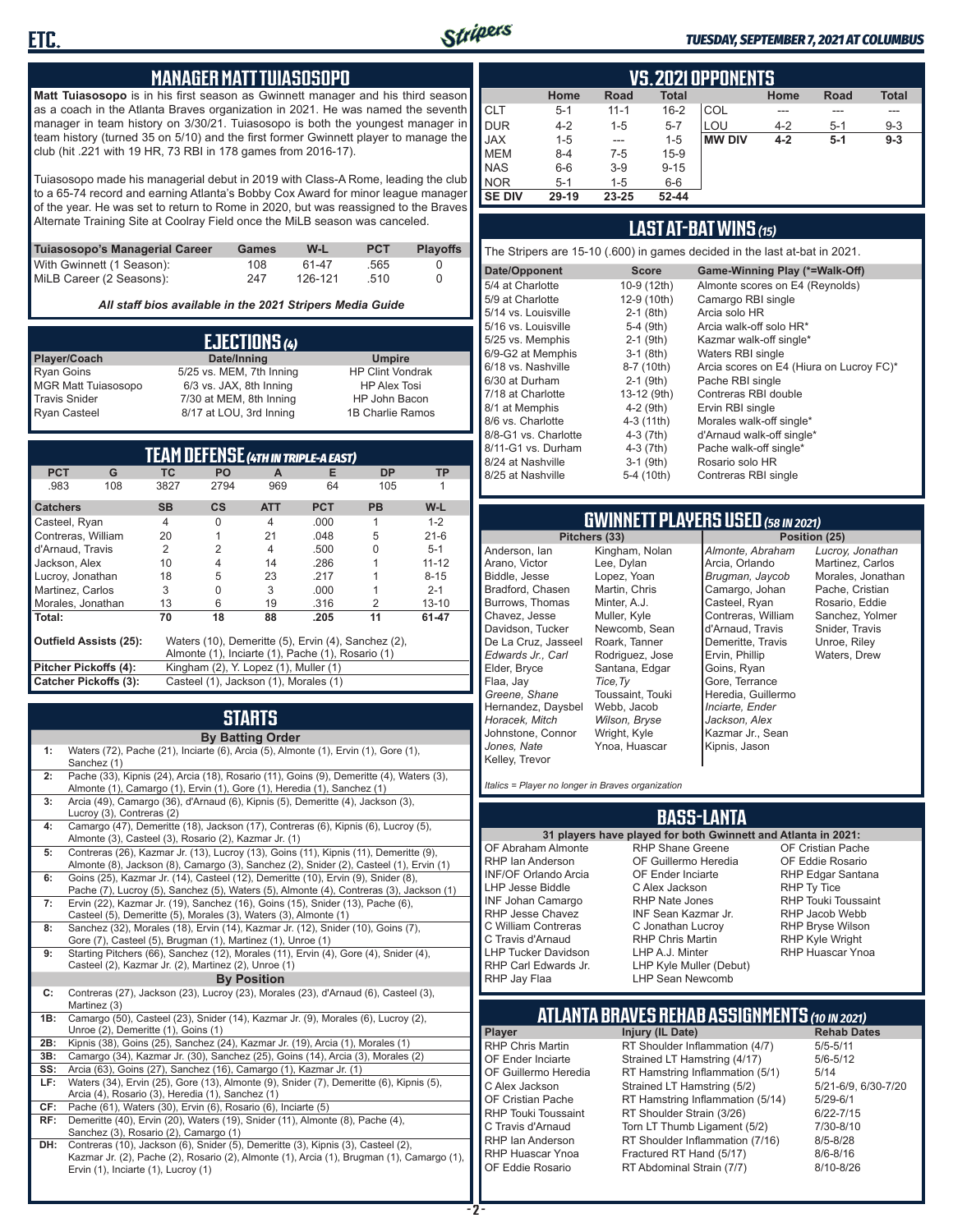## **STARTING PITCHER**



**ON BRAVES 40-MAN ROSTER BIO ON PAGE 78 OF MEDIA GUIDE**

#### *TUESDAY, SEPTEMBER 7, 2021 AT COLUMBUS*

# **50****KYLE MULLER**

| <b>B/T:</b> | R/L | <b>BORN:</b> 10/7/97 in Dallas, TX (age 23)                               |
|-------------|-----|---------------------------------------------------------------------------|
| HT:         | հ-7 | <b>ACQUIRED:</b> Braves' 2nd Round Pick (44th Overall) in 2016 June draft |
| WT:         | 250 | out of Jesuit College Prep (Dallas, TX).                                  |

*TONIGHT'S START:* Muller makes his 13th start with Gwinnett in game one of a sixgame series at Columbus ... Over his last eight Triple-A starts since 5/27, is 3-1 with a 1.43 ERA (7 ER in 44.0 IP), 0.82 WHIP, and .159 BAA ... Since being optioned by Atlanta on 8/13, is 1-0 with a 1.00 ERA (2 ER in 18.0 IP), 0.83 WHIP, and .148 BAA.

*PROSPECTING:* Muller is ranked Atlanta's No. 5 prospect by MLB.com ... Entering the year, he was ranked the Braves' No. 7 prospect by *Baseball America* ... *BA* also rated him as owner of both the "Best Fastball" and "Best Curveball" in the Braves system.

*2021 WITH GWINNETT:* Was on Gwinnett's Opening Night roster ... On 5/4 at Charlotte (ND, 3.0 IP, 5 H, 7 R, 6 ER, 5 BB, 4 SO), became the third pitcher in Gwinnett history to make his Triple-A debut as the Opening Night starter, joining **Tommy Hanson** (4/9/09 at Charlotte) and **Mike Soroka** (4/6/18 at Norfolk) ... Earned his first Triple-A win on 5/27 vs. Memphis (5.0 IP, 3 H, 1 ER), also went 2-for-3 with an RBI in the 14-2 win ... Over two starts in June, went 1-0 with a 1.64 ERA, 0.82 WHIP, and .135 BAA ... Struck out a season-high 11 over 6.0 innings (loss, 6 H, 2 ER, 0 BB) on 7/9 vs. Nashville ... Did not allow an earned run over 16.0 IP spanning three starts from 7/14-8/25.

*2021 WITH ATLANTA:* Recalled four times (6/16, 6/21, 6/27, 7/19) during his MLB debut season ... Overall, is 2-4 with a 4.17 ERA, 1.25 WHIP, and .202 BAA in nine games (8 starts) ... Debuted in relief on 6/15 vs. Boston (1.0 IP, 4 H, 2 ER) ... Made his first MLB start on 6/21 at the NY Mets (loss, 4.0 IP, 0 H, 1 ER) ... Earned his first MLB win on 6/27 at Cincinnati (5.0 IP, 1 H, 0 R) ... After going 2-3 with a 2.43 ERA and .184 BAA in his first seven games (6 starts) from 6/16-7/31, went 0-1 with an 11.57 ERA and .269 BAA in two starts from 8/6-8/12 ... Optioned to Gwinnett most recently on 8/13.

*2020 SEASON:* Muller was a member of the Braves' 60-man player pool, but spent the entire season at the Alternate Training Site in Gwinnett.

*CAREER ACCOLADES:* **2018:** Arizona Fall League Rising Stars Game (1-0, 2.53 ERA in 7G with Peoria) ... **2019:** Southern League Pitcher of the Week (5/26/19) ... Southern League Midseason All-Star (4-4, 3.18 ERA, .188 BAA in 14 first-half starts with Double-A Mississippi).

|              | <b>MULLER'S OVERALL STATS</b> |         |            |       |           |           |           |            |             |  |  |  |  |
|--------------|-------------------------------|---------|------------|-------|-----------|-----------|-----------|------------|-------------|--|--|--|--|
| Year         | <b>Team</b>                   | $W-L$   | <b>ERA</b> | G/GS  | <b>HR</b> | <b>BB</b> | <b>SO</b> | <b>BAA</b> | <b>WHIP</b> |  |  |  |  |
| 12021        | ATLANTA (MLB)                 | $2 - 4$ | 4.17       | 9/8   |           | 20        | 37        | .202       | 1.25        |  |  |  |  |
|              | Gwinnett (AAA)                | $3-2$   | 3.03       | 12/12 |           | 27        | 70        | .204       | 1.20        |  |  |  |  |
| MiLB Career: |                               | 23-12   | 3.03       | 80/79 | 25        | 171       | 406       | 220        | 1 24        |  |  |  |  |
| MLB Career:  |                               | $2 - 4$ | 4 17       | 9/8   |           | 20        | 37        | 202        | 1.25        |  |  |  |  |

| <b>MULLER'S 2021 SPLITS (WITH GWINNETT)</b> |                     |           |                       |  |  |  |  |  |  |  |
|---------------------------------------------|---------------------|-----------|-----------------------|--|--|--|--|--|--|--|
| Home:                                       | 2-1, 2.42 ERA (5G)  | Road:     | 1-1, 3.51 ERA (7G)    |  |  |  |  |  |  |  |
| Day:                                        | 0-0, 6.75 ERA (1G)  | Night:    | 3-2, 2.77 ERA (11G)   |  |  |  |  |  |  |  |
| Starter:                                    | 3-2, 3.03 ERA (12G) | Reliever: | $0-0, - -$ ERA $(0G)$ |  |  |  |  |  |  |  |
| Vs. LHB:                                    | .152 BAA, 2 HR      | Vs. RHB:  | .227 BAA, 5 HR        |  |  |  |  |  |  |  |

|                                                                                             | <b>MULLER VS. COLUMBUS</b> |      |  |  |     |  |  |  |  |  |  |  |  |
|---------------------------------------------------------------------------------------------|----------------------------|------|--|--|-----|--|--|--|--|--|--|--|--|
| <b>SO</b><br><b>BB</b><br>W-L<br>ER<br><b>HR</b><br><b>ERA</b><br><b>GS</b><br>н<br>ΙP<br>G |                            |      |  |  |     |  |  |  |  |  |  |  |  |
| 2021:                                                                                       | $0 - 0$                    | $ -$ |  |  | 0.0 |  |  |  |  |  |  |  |  |
| Career:                                                                                     | $0-0$                      | $ -$ |  |  | 0.0 |  |  |  |  |  |  |  |  |

| <b>MULLER'S HIGHS &amp; LOWS</b> |                             |                                    |  |  |  |  |  |  |  |
|----------------------------------|-----------------------------|------------------------------------|--|--|--|--|--|--|--|
|                                  | <b>Season</b>               | <b>Career (MiLB and MLB)</b>       |  |  |  |  |  |  |  |
| IP:                              | 6.0 (5x, last: 9/1 vs. MEM) | 7.1 (7/20/18, FLA at CLR)          |  |  |  |  |  |  |  |
| so:                              | 11 (7/9 vs. NAS)            | 12 (7/9/18, FLA at DBT)            |  |  |  |  |  |  |  |
| BB:                              | 5 (5/4 at CLT)              | 6 (4/19/19, MIS at CHA)            |  |  |  |  |  |  |  |
| IH:                              | 7 (5/9 at CLT)              | 9 (2x, last: 6/28/18, FLA vs. DUN) |  |  |  |  |  |  |  |
| <b>IER:</b>                      | 6 (2x, last: 8/12 vs. CIN)  | 6 (4x, last: 8/12/21, ATL vs. CIN) |  |  |  |  |  |  |  |
| Low-Hit CG:                      |                             | Never                              |  |  |  |  |  |  |  |
| Low-ER CG:                       |                             | Never                              |  |  |  |  |  |  |  |

|                    | <b>MULLER AT THE PLATE</b>                                                            |    |          |   |   |          |              |                  |  |    |  |  |  |  |
|--------------------|---------------------------------------------------------------------------------------|----|----------|---|---|----------|--------------|------------------|--|----|--|--|--|--|
|                    | <b>SO</b><br><b>BB</b><br>AVG.<br>3B<br><b>HR</b><br><b>RBI</b><br>2B<br>ΔR<br>н<br>R |    |          |   |   |          |              |                  |  |    |  |  |  |  |
| 2021 w/ATL:        | .091                                                                                  | 11 | $\Omega$ |   | 0 | $\Omega$ | $\Omega$     | $\mathbf{I}$     |  |    |  |  |  |  |
| 2021 w/GWN:        | .278                                                                                  | 18 |          | 5 |   |          | $\Omega$     |                  |  | 10 |  |  |  |  |
| MiLB Career:       | .209                                                                                  | 43 | 4        | 9 |   |          | $\Omega$     | 4                |  | 19 |  |  |  |  |
| <b>MLB Career:</b> | 091                                                                                   | 11 |          |   | 0 | $\cup$   | $\mathbf{O}$ | $\left( \right)$ |  |    |  |  |  |  |

|            | <b>MULLER'S 2021 STARTS (ALL LEVELS)</b> |               |     |          |          |                |          |                |           |        |                           |              |                                                   |  |
|------------|------------------------------------------|---------------|-----|----------|----------|----------------|----------|----------------|-----------|--------|---------------------------|--------------|---------------------------------------------------|--|
| Team       | Date/Opp.                                | <b>Result</b> | IP  | н        | R.       | <b>ER</b>      | HR.      | <b>BB</b>      | <b>SO</b> | NP-S   | Opp. Starter              | <b>Final</b> | <b>Notes</b>                                      |  |
| <b>GWN</b> | 5/4 at CLT                               | <b>ND</b>     | 3.0 | 5        |          | 6              | 2        | 5              | 4         | 82-38  | Jimmy Lambert             | W, 10-9      | Triple-A debut, exited trailing 4-3 in 4th.       |  |
| GWN        | 5/9 at CLT                               | <b>ND</b>     | 4.0 |          | 4        | 3              |          | 3              | 6         | 84-52  | Jimmy Lambert             | W. 12-9      | Exited training 4-3 in 4th once again.            |  |
| GWN        | 5/15 vs. LOU                             | <b>ND</b>     | 4.0 | 4        |          |                |          | 3              | 6         | 83-46  | Bo Takahashi              | W, 11-1      | GWN scored 10 runs in last two innings.           |  |
| GWN        | 5/21 at NAS                              | $L.0-1$       | 4.1 | 4        | 3        | 3              |          |                | 5         | 92-55  | Thomas Jankins            | $L. 2-3$     | Recorded first Triple-A hit, an RBI single.       |  |
| GWN        | 5/27 vs. MEM                             | W. 1-1        | 5.0 | 3        |          |                |          | O              | 8         | 81-52  | Zack Thompson             | W. 14-2      | First career Triple-A win.                        |  |
| <b>GWN</b> | $6/2$ vs. JAX                            | W. 2-1        | 5.0 | 4        |          |                | 0        | $\overline{2}$ | 6         | 84-53  | Shawn Morimando           | W. 11-3      | Consec. wins for first time since 5/20-26, 2019.  |  |
| <b>GWN</b> | 6/9-G2 at MEM                            | <b>ND</b>     | 6.0 |          |          |                | $\Omega$ | $\overline{2}$ | 6         | 88-53  | Austin Warner             | W. 3-1       | Third straight start allowing one run.            |  |
| <b>ATL</b> | 6/21-G1 at NYM                           | $L. 0-1$      | 4.0 | $\Omega$ |          |                | 0        | 2              | 3         | 56-33  | Jacob deGrom              | L, 2-4       | First Major League start.                         |  |
| <b>ATL</b> | 6/27 at CIN                              | W. 1-1        | 5.0 |          | $\Omega$ | $\Omega$       | $\Omega$ | $\overline{2}$ | 9         | 93-55  | <b>Tyler Mahle</b>        | W, 4-0       | First Major League win, season high for SO.       |  |
| <b>ATL</b> | 7/3 vs. MIA                              | L, 1-2        | 5.2 | 4        | 3        | 3              |          | 4              |           | 102-60 | Sandy Alcantara           | $L, 2-3$     | Most pitches since 7/16/19 (103, MIS @ JAX).      |  |
| GWN        | 7/9 vs. NAS                              | L. 2-2        | 6.0 | 6        | 2        | $\overline{2}$ | 0        | $\Omega$       | 11        | 95-62  | Josh Lindblom             | L. 1-3       | One strikeout shy of career high (12).            |  |
| <b>GWN</b> | 7/14 at CLT                              | <b>ND</b>     | 4.0 |          | $\Omega$ | $\Omega$       | $\Omega$ | $\overline{2}$ | 4         | 73-45  | Matt Tomshaw              | W. 11-1      | Shortest MiLB start since 5/15 vs. LOU.           |  |
| <b>ATL</b> | 7/21-G1 vs. SD                           | L. 1-3        | 4.0 | 2        |          |                | $\Omega$ | 3              | 3         | 87-50  | Chris Paddack             | $L, 2-3$     | Profar doubled, scored for lone run allowed.      |  |
| <b>ATL</b> | 7/26-G1 at NYM                           | W. 2-3        | 5.0 | 4        | $\Omega$ | $\Omega$       | $\Omega$ | $\overline{2}$ | 3         | 75-46  | Marcus Stroman            | W. 2-0       | Recorded first MLB hit, a single in the 3rd.      |  |
| <b>ATL</b> | 7/31 vs. MIL                             | <b>ND</b>     | 5.0 | 4        |          |                | $\Omega$ | 2              |           | 87-54  | <b>Brandon Woodruff</b>   | W. 8-1       | Braves added seven runs after his exit.           |  |
| <b>ATL</b> | 8/6 vs. WSH                              | <b>ND</b>     | 4.2 | 2        | 3        | 3              | $\Omega$ | $\overline{2}$ | 3         | 80-51  | <b>Erick Fedde</b>        | W. 8-4       | Three wild pitches were most in MLB start.        |  |
| <b>ATL</b> | 8/12 vs. CIN                             | L. 2-4        | 2.1 | 5        | 6        | 6              |          | 3              | 4         | 72-45  | Vladimir Gutierrez        | L, 3-12      | Shortest MLB start, optioned to GWN on 8/13.      |  |
| GWN        | 8/18 at LOU                              | W. 3-2        | 6.0 |          |          | $\Omega$       | $\Omega$ | 3              | 4         | 89-54  | <b>Michael Mariot</b>     | W. 4-1       | Combined with three relievers on one-hitter.      |  |
| <b>GWN</b> | 8/25 at NAS                              | <b>ND</b>     | 6.0 | 2        | $\Omega$ | $\Omega$       | $\Omega$ | 2              | 4         | 90-56  | Dylan File                | W. 5-4       | Third straight Triple-A start with no ER allowed. |  |
| GWN        | 9/1 vs. MEM                              | <b>ND</b>     | 6.0 | 6        | 2        | $\overline{2}$ |          |                | 6         | 91-54  | <b>Matthew Liberatore</b> | W. 3-2       | First ER alllowed in Triple-A since 7/9.          |  |

| <b>STRIPERS STARTING PITCHERS (14 IN 2021)</b> |         |            |           |          |          |                             |                            |                                                    |  |  |  |
|------------------------------------------------|---------|------------|-----------|----------|----------|-----------------------------|----------------------------|----------------------------------------------------|--|--|--|
| <b>Pitcher</b>                                 | W-L     | <b>ERA</b> | <b>GS</b> | QS       |          | <b>Team W-L Run Support</b> | <b>Last Gwinnett Start</b> | <b>Final Line</b>                                  |  |  |  |
| Anderson, lan                                  | $0 - 0$ | 3.68       | 4         | $\Omega$ | $3 - 1$  | 1.75 RPG (7 Tot.)           | 8/24 at NAS (ND)           | 5.0 IP, 3 H, 1 R, 1 ER, 2 BB, 9 SO (90p/54s)       |  |  |  |
| Burrows, Thomas                                | $0-0$   | 0.00       |           | $\Omega$ | $1 - 0$  | $0.00$ RPG $(0$ Tot.)       | 7/21-G1 vs. NOR (ND)       | 1.0 IP, 0 H, 1 R, 0 ER, 3 BB, 2 SO (32p/13s)       |  |  |  |
| Davidson, Tucker                               | $2 - 1$ | 0.90       | 3         | 3        | $2 - 1$  | 5.33 RPG (16 Tot.)          | 5/23 at NAS (L)            | 6.0 IP, 1 H, 1 R, 1 ER, 1 BB, 9 SO, 1 HR (82p/51s) |  |  |  |
| De La Cruz. Jasseel                            | $0 - 3$ | 7.02       | 15        | $\Omega$ | $8 - 7$  | 2.27 RPG (34 Tot.)          | 8/14 vs. DUR (L)           | 0.0 IP, 3 H, 3 R, 3 ER, 1 BB, 0 SO, 1 WP (19p/10s) |  |  |  |
| Elder, Bryce                                   | $1 - 1$ | 4.02       | 3         |          | $2 - 1$  | 2.67 RPG (8 Tot.)           | 9/3 vs. MEM (ND)           | 4.0 IP, 5 H, 2 R, 2 ER, 1 BB, 7 SO, 1 WP (64p/46s) |  |  |  |
| Johnstone, Connor                              | $1 - 6$ | 6.42       | 14        | $\Omega$ | $4 - 10$ | 1.79 RPG (25 Tot.)          | 9/5 vs. MEM (ND)           | 4.0 IP, 2 H, 1 R, 1 ER, 0 BB, 2 SO, 1 HR (41p/30s) |  |  |  |
| Kingham, Nolan                                 | $0 - 4$ | 8.89       | 6         | $\Omega$ | $2 - 4$  | 1.33 RPG (8 Tot.)           | 8/15 vs. DUR (L)           | 5.0 IP, 9 H, 6 R, 6 ER, 2 BB, 3 SO, 1 HR (93p/56s) |  |  |  |
| Muller, Kyle                                   | $3 - 2$ | 3.03       | 12        | 5.       | $10 - 2$ | 3.83 RPG (46 Tot.)          | 9/1 vs. MEM (ND)           | 6.0 IP, 6 H, 2 R, 2 ER, 1 BB, 6 SO, 1 HR (91p/54s) |  |  |  |
| Roark, Tanner                                  | $0 - 0$ | 0.00       | 3         | $\Omega$ | $2 - 1$  | 2.67 RPG (8 Tot.)           | 8/22 at LOU (ND)           | 2.0 IP, 2 H, 0 R, 2 BB, 1 SO, 1 WP (32p/17s)       |  |  |  |
| Rodriguez, Jose                                | $5-3$   | 4.95       | 13        |          | 7-6      | 3.00 RPG (39 Tot.)          | 9/4 vs. MEM (W)            | 5.0 IP, 5 H, 2 R, 0 ER, 0 BB, 6 SO (92p/68s)       |  |  |  |
| Toussaint, Touki                               | $2 - 1$ | 4.32       | 4         | 2        | $2 - 2$  | 3.50 RPG (14 Tot.)          | 7/13 at CLT (W)            | 6.0 IP, 3 H, 2 R, 2 ER, 3 BB, 7 SO, 1 HR (89p/54s) |  |  |  |
| Wilson, Bryse                                  | $4 - 2$ | 4.47       | 9         | 3        | $6 - 3$  | 3.00 RPG (27 Tot.)          | 7/7 vs. NAS (ND)           | 5.0 IP, 8 H, 5 R, 5 ER, 2 BB, 2 SO, 2 HR (81p/50s) |  |  |  |
| Wright, Kyle                                   | $6-5$   | 3.62       | 19        |          | $10 - 9$ | 2.42 RPG (46 Tot.)          | 9/2-G1 vs. MEM (L)         | 4.0 IP, 9 H, 6 R, 5 ER, 3 BB, 3 SO (83p/50s)       |  |  |  |
| Ynoa, Huascar                                  | $0 - 0$ | 4.32       | 2         | $\Omega$ | $2 - 0$  | 2.50 RPG (5 Tot.)           | 8/11-G2 vs. DUR (ND)       | 4.2 IP, 4 H, 3 R, 3 ER, 4 BB, 7 SO, 1 WP (83p/51s) |  |  |  |
| Total:                                         | 24-28   | 4.57       | 108       | 22       | 61-47    | 2.62 RPG (283 Tot.)         |                            |                                                    |  |  |  |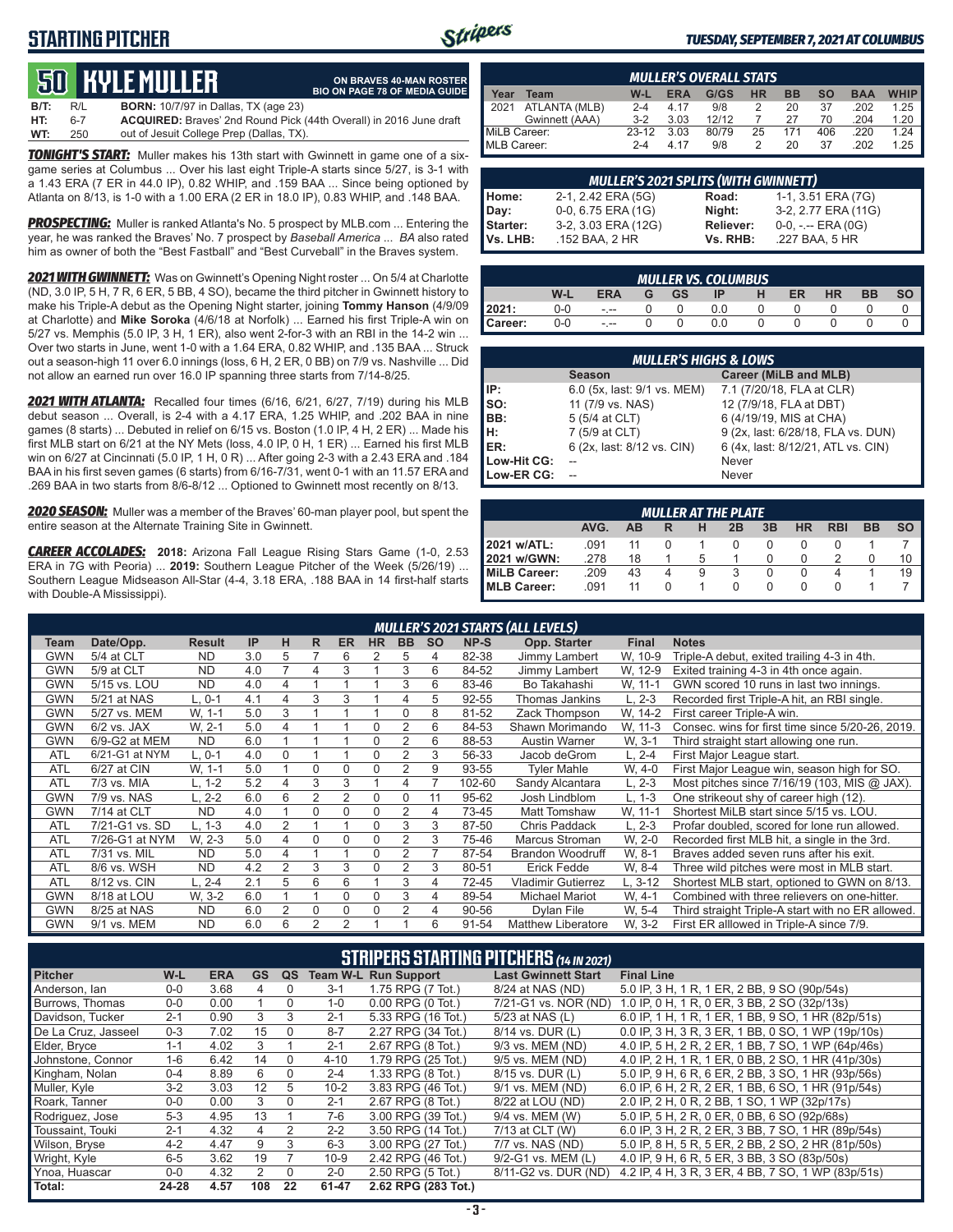## **BULLPEN**



#### *TUESDAY, SEPTEMBER 7, 2021 AT COLUMBUS*

|                                                                                            | STRIPERS PITCHING BREAKDOWN                                                         |      |       |     |     |     |     |     |      |  |  |  |  |
|--------------------------------------------------------------------------------------------|-------------------------------------------------------------------------------------|------|-------|-----|-----|-----|-----|-----|------|--|--|--|--|
| <b>BAA</b><br>$W-L$<br><b>ERA</b><br><b>BB</b><br><b>SO</b><br><b>HR</b><br>ER<br>IP<br>R. |                                                                                     |      |       |     |     |     |     |     |      |  |  |  |  |
| Starters:                                                                                  | 24-28                                                                               | 4.57 | 468.1 | 256 | 238 | 61  | 181 | 459 | .254 |  |  |  |  |
| Relievers:                                                                                 | $37-19$                                                                             | 3.21 | 463.0 | 184 | 165 | 51  | 180 | 536 | .216 |  |  |  |  |
| i Total:                                                                                   | 61-47                                                                               | 3.89 | 931.1 | 440 | 403 | 112 | 361 | 995 | .236 |  |  |  |  |
|                                                                                            | <b>IR/Scored: 82/26 (31.7%)</b><br><b>Saves/Opp:</b> 27/43 (62.8%) <b>Holds:</b> 46 |      |       |     |     |     |     |     |      |  |  |  |  |

|            | <b>PITCHING BY MONTH</b>                                                                |      |       |     |     |    |     |     |                       |  |  |  |  |
|------------|-----------------------------------------------------------------------------------------|------|-------|-----|-----|----|-----|-----|-----------------------|--|--|--|--|
|            | <b>BAA</b><br><b>SO</b><br><b>HR</b><br><b>BB</b><br>W-L<br><b>ERA</b><br>ER<br>IP<br>R |      |       |     |     |    |     |     |                       |  |  |  |  |
| May:       | $14 - 10$                                                                               | 3.50 | 211.0 | 90  | 82  | 28 | 65  | 240 | $.222$ $\blacksquare$ |  |  |  |  |
| June:      | $9 - 16$                                                                                | 4.55 | 213.2 | 115 | 108 | 26 | 94  | 223 | $.263$ $\blacksquare$ |  |  |  |  |
| July:      | $17 - 11$                                                                               | 4.50 | 242.0 | 131 | 121 | 37 | 100 | 261 | .240                  |  |  |  |  |
| August:    | $18 - 7$                                                                                | 2.99 | 216.2 | 81  | 72  | 15 | 90  | 223 | .214 I                |  |  |  |  |
| September: | $3-3$                                                                                   | 3.75 | 48.0  | 23  | 20  | 6  | 12  | 48  | .250                  |  |  |  |  |

|                     | <b>RELIEF SUMMARY (CURRENT STRIPERS ONLY, GWINNETT STATS ONLY)</b> |            |     |    |            |        |              |                    |                                                          |                         |  |  |
|---------------------|--------------------------------------------------------------------|------------|-----|----|------------|--------|--------------|--------------------|----------------------------------------------------------|-------------------------|--|--|
| <b>Pitcher</b>      | W-L                                                                | <b>ERA</b> | G   | GF | <b>HLD</b> | SV/OPP | <b>IR/RS</b> | <b>Last Outing</b> | <b>Last Final Line</b>                                   | <b>Scoreless Streak</b> |  |  |
| Arano, Victor       | $1 - 2$                                                            | 2.78       | 29  | 8  | 4          | 2/4    | 3/0          | 9/5 vs. MEM        | 1.0 IP, 0 H, 0 R, 0 BB, 1 SO (9p/6s)                     | 1G (1.0 IP)             |  |  |
| Biddle, Jesse (L)   | $1 - 1$                                                            | 2.39       | 26  |    | 6          | 1/2    | 9/3          | 9/3 vs. MEM        | Save, 2.0 IP, 3 H, 1 R, 1 ER, 1 BB, 1 SO (37p/25s)       | -1G                     |  |  |
| Bradford, Chasen    | $4 - 0$                                                            | 3.83       | -31 |    | 6          | 0/1    | 4/4          | 9/2-G2 vs. MEM     | 2.0 IP, 2 H, 0 R, 0 BB, 0 SO (22p/16s)                   | 4G (5.1 IP)             |  |  |
| Burrows, Thomas (L) | $3 - 1$                                                            | 3.18       | 29  |    | 3          | 0/1    | 18/6         | 9/5 vs. MEM        | 2.0 IP, 1 H, 1 R, 1 ER, 1 BB, 2 SO, 1 HR (28p/19s)       | $-4G$                   |  |  |
| De La Cruz, Jasseel | $1 - 0$                                                            | .93        |     |    | -          | 0/0    | 0/0          | 7/10 vs. NAS       | 3.0 IP, 0 H, 0 R, 3 BB, 3 SO (49p/28s)                   | 2G (4.0 IP)             |  |  |
| Flaa, Jay           | $1 - 2$                                                            | 6.41       | 26  | 6  |            | 1/1    | 2/0          | 9/5 vs. MEM        | Loss, 1.0 IP, 2 H, 2 R, 2 ER, 0 BB, 2 SO, 1 HR (21p/12s) | $-2G$                   |  |  |
| Johnstone, Connor   | $2 - 0$                                                            | 2.45       | 15  |    |            | 0/0    | 12/5         | 8/22 at LOU        | $0.1$ IP, 0 H, 0 R, 0 BB, 0 SO (3p/2s)                   | 1G (0.1 IP)             |  |  |
| Kelley, Trevor      | $2 - 3$                                                            | .60        | 30  | 9  |            | 1/3    | 12/2         | 9/4 vs. MEM        | Save, 2.0 IP, 0 H, 0 R, 0 BB, 3 SO (25p/16s)             | 1G (2.0 IP)             |  |  |
| Lee, Dylan (L)      | $5-1$                                                              | .48        | 31  |    | 6          | 1/2    | 6/0          | 9/3 vs. MEM        | Win, 3.0 IP, 0 H, 0 R, 0 BB, 4 SO (31p/24s)              | 10G (13.1 IP)           |  |  |
| Lopez, Yoan         | $3-2$                                                              | 3.25       | 27  | 8  | 5          | 1/3    | 4/2          | 9/5 vs. MEM        | 1.0 IP, 0 H, 0 R, 0 BB, 1 SO (10p/7s)                    | 3G (3.0 IP)             |  |  |
| Rodriguez, Jose     | 0-0                                                                | 3.60       |     |    |            | 0/0    | 0/0          | 5/26 vs. MEM       | 1.0 IP, 2 H, 1 R, 1 ER, 0 BB, 1 SO, 1 HR (13p/10s)       | $-2G$                   |  |  |

| SCORELESS INNINGS STREAKS (15-PLUS INNINGS) |           |                |                  |  |  |  |  |  |
|---------------------------------------------|-----------|----------------|------------------|--|--|--|--|--|
| Pitcher                                     | Length    | <b>Dates</b>   | <b>Stats</b>     |  |  |  |  |  |
| l Bradford. C.                              | $16.0$ IP | 5/7-6/13 (10G) | 6 H, 3 BB, 12 SO |  |  |  |  |  |

| <b>PITCHER AWARDS &amp; HONORS</b> |                                     |                         |  |  |  |  |  |  |  |
|------------------------------------|-------------------------------------|-------------------------|--|--|--|--|--|--|--|
| Pitcher                            | <b>Award/Date</b>                   | <b>Stats</b>            |  |  |  |  |  |  |  |
| Wilson, B.                         | AAA East Pitcher of Week (6/28-7/4) | 0-0, 7.0 IP, 0 ER, 7 SO |  |  |  |  |  |  |  |

# **54 VICTOR ARANO** *- RHP - 26 YRS - COSAMALOAPAN, MEXICO*

- **• 2021 with GWN: Is 1-1 with 1.15 ERA (2 ER in 15.2 IP), 1 SV, and .140 BAA (7 H, 7 BB, 21 SO) in 13G since 7/15** ... **5/14 vs. LOU:** Earned GWN's first save of 2021 (1.0 IP, 1 H in 2-1 win) ... **8/1 at MEM:** Earned first win (2.0 IP, 2 H, 0 R, 1 SO in 4-2 win).
- **• 2021 with ATL:** Recalled on 5/8, but did not pitch ... Optioned on 5/10 ... DFA'd and outrighted to Gwinnett on 6/6.
- **• 2020:** Was a member of Philadelphia's 60-man player pool, but spent the entire year at the Alternate Site in Lehigh Valley ... DFA'd by the Phillies on 1/18.
- **• 2019:** Limited to just 6G with Triple-A Lehigh Valley (2-0, 0.00 ERA in 3G) and Philadelphia (1-0, 3.86 ERA in 3G) ... Was on injured list from 4/20-end of season (right elbow inflammation).
- **• Acquired:** Claimed off waivers from Philadelphia (1/22/21) ... Originally signed by the Los Angeles Dodgers as a non-drafted free agent (4/4/13).
- **• MLB Career:** 3-2, 2.65 ERA, .224 BAA, 3 SV in 73G with Philadelphia (2017-19).

## **48 JESSE BIDDLE** *- LHP - 29 YRS - PHILADELPHIA, PA*

- **• 2021 with GWN: 6/23-8/21:** Went 0-0 with 0.60 ERA (1 ER in 15.0 IP) and .236 BAA (13 H, 9 BB, 29 SO) in 15G ... **9/1 vs. MEM:** Earned first win (1.0 IP, 1 H, 0 R, 0 BB, 2 SO in 3-2 victory) ... **9/3 vs. MEM:** Earned first save (2.0 IP, 3 H, 1 ER, 1 BB, 1 SO in 5-3 win).
- **• GWN Career:** 2-1, 2.13 ERA (9 ER in 38.0 IP), 2 SV (2-for-4) in 34G since 2018. **• 2021 with ATL:** Had his contract selected on 4/17, pitched in 8G with the Braves
- (0-0, 8.44 ERA, 10 ER in 10.2 IP) ... DFA'd on 5/17, outrighted to Gwinnett on 5/19. **• Spring Training:** 0-0, 3.00 ERA, .257 BAA, 2 SV in 9G with Cincinnati ... Released on 3/26 after re-signing as MiLB FA on 12/11/20.
- **• 2020:** Opened the year at Cincinnati's Alternate Training Site ... Contract selected on 8/25 (0-0, 0.00 ERA, 0 ER in 0.2 IP in 1G) ... Placed on 10-day injured list on 8/29 (left shoulder impingement) and missed the remainder of the year.
- **• Acquired:** MiLB FA (4/2/21) ... Originally Philadelphia's 1st-round pick (27th overall) in 2010 out of Germantown Friends High School (Philadelphia, PA).
- **• MLB Career:** 6-2, 5.07 ERA, .261 BAA, 1 SV in 99G with ATL (2018-19, 2021), SEA (2019), TEX (2019), CIN (2020).

## **28 CHASEN BRADFORD** *- RHP - 32 YRS - LAS VEGAS, NV*

- **• 2021 with GWN: In 4G since 8/20, has a 0.00 ERA (0 ER in 5.1 IP) despite a .333 BAA (7 H, 0 BB, 3 SO)** ... **All 4 of his wins (4-0) have been 2.0-IP outings:** 5/15 vs. LOU (1 H, 0 R, 2 SO), 6/16 vs. NAS (3 H, 1 ER, 3 SO), 6/24 at NOR (0 H, 0 R, 1 BB, 3 SO), and 7/31 at MEM (2.0 IP, 1 H, 1 ER, 1 SO) ... **5/7-6/13:** Posted team-best 16.0-IP scoreless streak over 10G (6 H, 3 BB, 12 SO).
- **• 2020:** Re-signed by Seattle to an MiLB deal on 1/15, but was not included on the Mariners' 60-man player pool ... Did not play.
- **• 2019:** Split time between Seattle (0-0, 4.86 ERA, 1 SV in 12G) and Triple-A Tacoma (0-0, 6.75 ERA, 1 SV in 5G).
- **• Acquired:** MiLB FA (3/15/21) ... Originally the New York Mets' 35th round pick in 2011 out of the University of Central Florida.
- **• MLB Career:** 7-0, 3.89 ERA, .253 BAA, 1 SV in 86G with NYM, SEA (2017-19).

# **49 THOMAS BURROWS** *- LHP - 26 YRS - FLORENCE, AL*

- **• 2021 with GWN: 6/20-8/17:** Went 2-0 with a 0.84 ERA (2 ER in 21.1 IP), 1.17 WHIP, and .139 BAA (10 H, 15 BB, 31 SO) in 16G (1 start) ... **7/21-G2 vs. NOR:** Made the first start of his pro career (ND, 1.0 IP, 0 H, 1 R, 0 ER, 3 BB, 2 SO) ... **8/17 at LOU:** Improved to 3-0 (1.2 IP, 1 H, 0 R, 1 BB, 1 SO) in 4-2 win.
- **• GWN Career:** 4-2, 3.72 ERA, .202 BAA, 6 SV (6-for-8) in 55G (1 start) since 2019.
- **• 2020:** Was an NRI to Spring Training, but not included on 60-man player pool.
- **• 2019:** Went 2-4 with a 4.42 ERA, .221 BAA, and 7 saves (7-for-9) in 43G between Double-A Mississippi and Gwinnett ... Stranded 16 of 17 inherited runners with the Stripers (94.1%) ... Won Atlanta's Bill Lucas Award for community service.
- **• Acquired:** Via trade with Seattle (1/11/17) ... Originally the Mariners' 4th-round pick in 2016 out of the University of Alabama.

# **45 JAY FLAA** *- RHP - 29 YRS - BISMARCK, ND*

- **• 2021 with GWN: 5/13-6/24:** Did not allow an ER over his first 10G (1 R in 11.0 IP, 7 H, 9 BB, 15 SO, .171 BAA) ... **7/18 at CLT:** Earned his first save with GWN, tossing 1.0 IP (1 H, 1 ER, 0 BB, 2 SO) in a come-from-behind 13-12 victory ... **8/3 vs. CLT:** Earned first win with GWN (1.0 IP, 1 H, 0 R, 1 BB, 1 SO in 4-2 win).
- **• 2021 with ATL:** From 5/23-5/30, went 0-0 with a 27.00 ERA (4 ER in 1.1 IP) in 1G ... Outrighted to Gwinnett on 7/13.
- **• 2021 with BAL:** Selected by Baltimore on 4/26 and made his MLB debut on 4/27 vs. the NY Yankees (1.1 IP, 2 BB, 1 SO, struck out Aaron Judge) ... Optioned on 4/28, appeared in 1G with Triple-A Norfolk (0-0, 16.20) ... DFA'd on 5/8.
- **• Spring Training:** 0-0, 3.38 ERA, .200 BAA, 0 SV in 3G with Baltimore.
- **• 2020:** Was not on Baltimore's 60-man player pool, did not play.
- **• 2019:** Went 2-5 with a 4.69 ERA, .256 BAA, and 5 SV in 40G (3 starts) between Double-A Bowie and Norfolk (2-3, 5.24 ERA, 4 SV in 29G during Triple-A debut).
- **• Acquired:** Claimed off waivers from Baltimore (5/11/21) ... Originally the Orioles' 6th-round pick in 2015 out of North Dakota State University (Fargo, ND).
- **• MLB Career:** 0-0, 13.50 ERA, .300 BAA in 2G with Baltimore, Atlanta (2021).

## **51 CONNOR JOHNSTONE** *- RHP - 26 YRS - SAN DIEGO, CA*

- **• 2021 with GWN: Is 2-0 with 2.45 ERA and .169 BAA in 15G in relief** (1-6, 6.42 ERA, .291 BAA in 14 starts) ... **5/4-5/8:** Threw 8.0 scoreless IP over his first 2 outings, including a 5.0-inning spot start (win, 1 H, 0 BB, 5 SO) on 5/8 at CLT ... **7/15-8/5:** Went 2-0 with 1.59 ERA (2 ER in 11.1 IP) and .158 BAA in 8G (1GS).
- **• GWN Career:** 7-6, 4.93 ERA, .259 BAA, 0 SV in 39G (16 starts) since 2018.
- **• Spring Training:** 0-1, 4.76 ERA, .273 BAA, 1 SV in 6G with Atlanta (NRI).
- **• 2020:** Was an NRI to Braves Spring Training, but not on 60-man player pool.
- **• 2019:** With Double-A Mississippi and Gwinnett, went 7-4 with a 4.24 ERA, .296
	- BAA, and 1 SV in 35G (7 starts) ... His 7 wins ranked T-8th in the Braves org.
- **• Acquired:** Braves 21st-round pick in 2017 out of Wake Forest University.
- **• Local Product:** Played baseball at Roswell High School (Roswell, GA).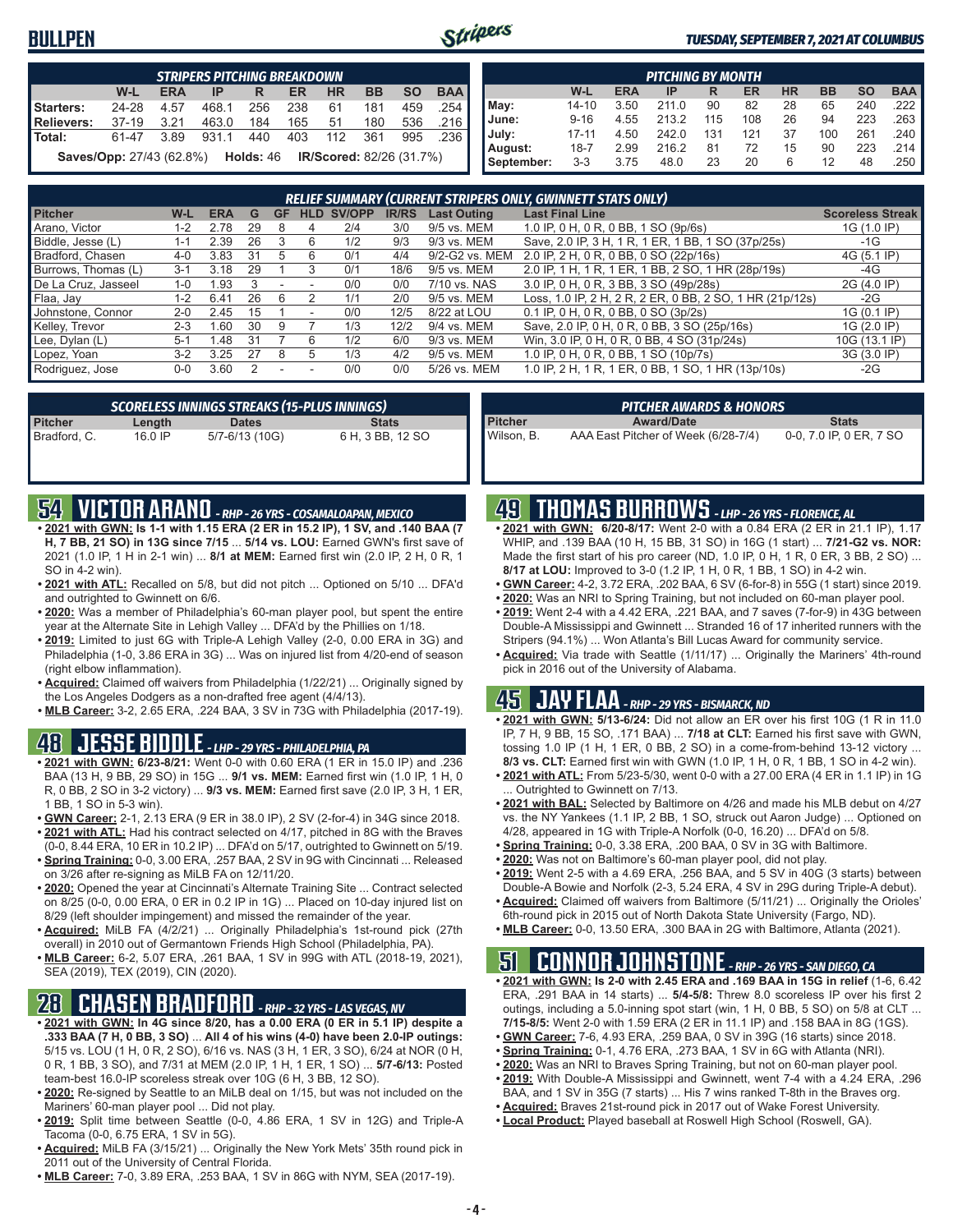## **BULLPEN**

# **43 TREVOR KELLEY** *- RHP - 27 YRS - PROVIDENCE, RI*

- **• 2021 with GWN: Is 2-1 with 0.53 ERA (2 R, 1 ER in 17.0 IP), 1 SV, .127 BAA (7 H, 6 BB, 24 SO) over 16G since 7/11** ... **5/12-6/27:** Allowed runs in just 2 of 13G for a 1.72 ERA (3 ER in 15.2 IP, 13 H, 6 BB, 15 SO, .241 BAA) ... **9/4 vs. MEM:** Earned first save (2.0 IP, 0 H, 0 R, 0 BB, 3 SO in 5-2 win).
- **• Spring Training:** Did not pitch in Chicago Cubs' MLB camp ... Released on 4/23. **• 2020:** Pitched in 4G with Philadelphia, going 0-0 with a 10.80 ERA ... Outrighted on 8/14 and spent the rest of the season at the Phillies Alternate Site.
- **• 2019:** In 52G with Triple-A Pawtucket, went 5-5 with a 1.79 ERA, .216 BAA, and 12 SV ... Was an International League Midseason and Postseason All-Star and a *Baseball America* Triple-A All-Star ... Led IL in appearances and was T-1st in saves ... Made MLB debut on 7/2 at Toronto and logged 10G with Boston (0-3, 8.64 ERA).
- **• Acquired:** MiLB FA (4/28/21) ... Originally Boston's 36th-round pick in 2015 out of the University of North Carolina at Chapel Hill.
- **• MLB Career:** 0-3, 9.26 ERA, .347 BAA, 0 SV in 14G with BOS (2019), PHI (2020).

## **58 DYLAN LEE** *- LHP - 27 YRS - DINUBA, CA*

- **• 2021 with GWN: No runs allowed in last 10G, 13.1 IP since 7/31** ... **Is 3-1 with 0.00 ERA (1 R, 0 ER in 17.2 IP), 1 SV, .119 BAA (7 H, 2 BB, 22 SO) in 14G since 7/18** ... **5/4 at CLT:** Earned the win in his Stripers' debut (2.0 IP, 1 H, 1 R, 0 ER, 0 BB, 3 SO in 10-9 win in 12 innings) ... **6/11 at MEM:** Recorded his first pro hit, a double (1-for-2, R) ... **5/26-7/9:** Had a 1.65 ERA (3 ER in 16.1 IP, 9 H, 2 BB, 12 SO) and .161 BAA over 12G ... **8/18 at LOU:** Earned his first save with the Stripers (1.0 IP, 0 H, 0 R, 0 BB, 1 SO in 4-1 win).
- **• Spring Training:** 0-0, 0.00 ERA, 0 SV in 2G with Miami ... Released on 3/29.
- **• 2020:** Was a non-roster invite to Marlins Spring Training, but was not on Miami's 60-man player pool ... Did not play.
- **• 2019:** Logged 45G between Double-A Jacksonville (0-3, 1.91 ERA, .176 BAA, 13 SV in 32G) and Triple-A New Orleans (1-3, 4.71 ERA, .329 BAA, 0 SV in 13G).
- **• Acquired:** MiLB FA (4/15/21) ... Originally Miami's 10th-round pick in 2016 out of Cal State Fresno.

# **55 YOAN LOPEZ** *- RHP - 28 YRS - NUEVA GERONA, CUBA*

- **• 2021 with GWN:** Has a pair of wins in extra innings, 6/9-G2 at MEM (1.0 IP, 1 H, 0 R in 3-1 win in 8 innings) and 6/18 vs. NAS (1.0 IP, 2 H, 1 R, 0 ER, 1 SO in 8-7 win in 10 innings) ... **7/18-8/21:** Went 1-0 with 0.82 ERA (1 ER in 11.0 IP) and .162 BAA (6 H, 4 BB, 13 SO) in 10G ... **8/11-G2 vs. DUR:** Tallied his first save with the Stripers (1.0 IP, H, 0 R, 3 BB, 2 SO), leaving bases loaded in 5-3 win.
- **• 2021 with ARI:** Began the season on Arizona's Opening Day roster ... In 2 stints, went 0-0 with a 6.57 ERA (9 ER in 12.1 IP) and 0 SV (0-for-3) in 13G ... DFA'd on 5/20, traded to Atlanta on 5/22 and optioned to Gwinnett.
- **• Spring Training:** 1-0, 4.91 ERA, .214 BAA, 0 SV in 8G with Arizona.
- **• 2020:** In 20G with Arizona, went 0-1 with a 5.95 ERA, .269 BAA, and 2 holds. **• 2019:** Set MLB career highs in G (70) and holds (21), going 2-7 with a 3.41 ERA,
- .232 BAA, and 1 SV (1-for-4) with the D-backs. **• Acquired:** Via trade with Arizona in exchange for CF Deivi Estrada (5/22/21) ... Originally signed by the D-backs as a NDFA out of Cuba (1/16/15).
- **• MLB Career:** 2-8, 4.25 ERA, .252 BAA, 1 SV in 113G with Arizona (2018-21).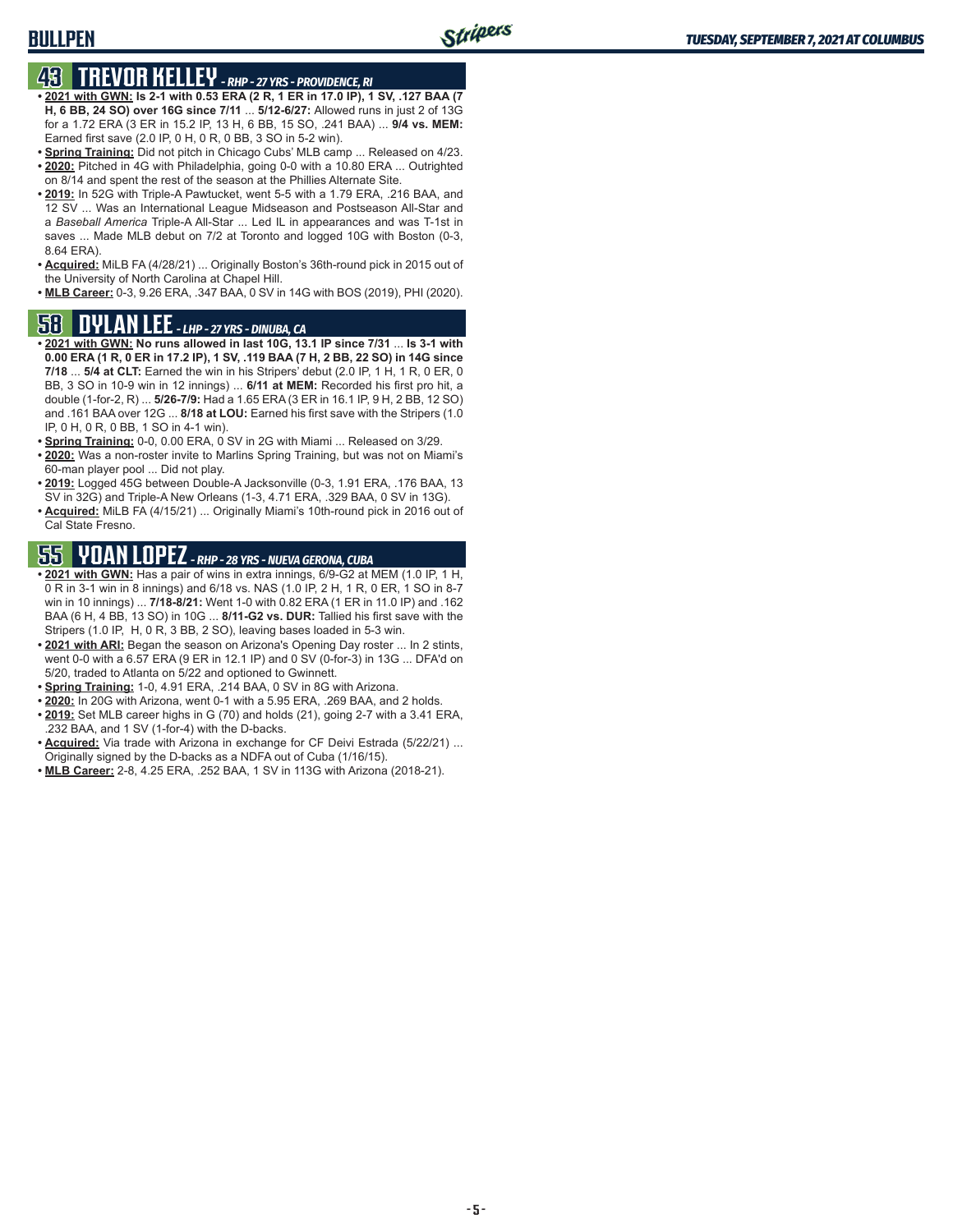| <b>OFFENSE</b> |  | Stripers<br><b>TUESDAY, SEPTEMBER 7, 2021 AT COLUMBUS</b>                                    |  |  |  |  |  |  |  |  |  |                                   |
|----------------|--|----------------------------------------------------------------------------------------------|--|--|--|--|--|--|--|--|--|-----------------------------------|
| TOTAL:         |  | 2009, 142 HR, 754 OPS RISP: 269, 43 HR, 820 OPS RUNS/INNING: 1 2 3 4 5 6 7 8 9 X TOT         |  |  |  |  |  |  |  |  |  |                                   |
| Vs. LHP:       |  | 249, 56 HR, 782 OPS RISP/20: 263, 20 HR, 814 OPS Stripers: 73 52 57 54 70 57 67 57 43 14 544 |  |  |  |  |  |  |  |  |  |                                   |
|                |  | Vs. RHP: 247, 86 HR, 741 OPS LOADED: 316, 8 HR, 981 OPS Opponents:                           |  |  |  |  |  |  |  |  |  | 69 51 58 55 42 53 44 30 24 14 440 |

|            | <b>HOME RUNS</b><br><b>MULTI-GAMES</b> |                |    |                |                |                |                |                        |                                            |                |                |                |
|------------|----------------------------------------|----------------|----|----------------|----------------|----------------|----------------|------------------------|--------------------------------------------|----------------|----------------|----------------|
| Player     | 1R                                     | 2R             | 3R | <b>GS</b>      | Tot.           |                |                | Off LH Off RH Team W-L | Last HR with Gwinnett (Regular Season)     | <b>Hit</b>     | <b>RBI</b>     | <b>HR</b>      |
| Almonte    | $\mathfrak{p}$                         |                |    |                | 3              |                | 2              | $3-0$                  | 5/30/21 vs. MEM, 1R (RH Connor Jones)      | 8              | 5              |                |
| Arcia      | 12                                     | 5              |    | ٠              | 17             |                | 10             | $10 - 4$               | 8/17/21 at LOU, 1R (RH Hunter Greene)      | 21             | 10             | $\overline{2}$ |
| Brugman    |                                        |                |    |                |                |                |                | $0 - 0$                |                                            |                | $\overline{a}$ |                |
| Camargo    | 5                                      | $\overline{ }$ | 3  |                | 15             | $\overline{7}$ | 8              | $10 - 4$               | 9/4/21 vs. MEM, 3R (LH Connor Thomas)      | 25             | 14             | $\overline{A}$ |
| Casteel    | $\sim$                                 | 4              |    |                | 5              | 3              | $\overline{2}$ | $3 - 2$                | 8/22/21 at LOU, 2R (LH Phillip Diehl)      | 6              | 7              | $\sim$         |
| Contreras  | 4                                      | 3              |    |                | 8              |                | $\overline{7}$ | $7 - 1$                | 7/29/21 at MEM, 2R (RH Angel Rondon)       | 9              | $\overline{7}$ | ۰              |
| d'Arnaud   |                                        |                |    |                |                |                |                | $0 - 0$                |                                            |                | ÷              | ٠              |
| Demeritte  | 9                                      | 4              |    | 3              | 17             | 9              | 8              | $14-3$                 | 9/2/21-G1 vs. MEM, 2R (LH Zack Thompson)   | 14             | 11             |                |
| Ervin      | 4                                      | $\overline{2}$ |    | ٠              | $\overline{7}$ | 5              | $\overline{2}$ | $5 - 2$                | 9/3/21 vs. MEM, 1R (LH Evan Kruczynski)    | $\overline{7}$ | $\overline{7}$ |                |
| Goins      | 3                                      | $\overline{2}$ |    | ۰              | 5              |                | 4              | $4 - 1$                | 8/17/21 at LOU, 1R (RH Hunter Greene)      | 14             | $\overline{7}$ | ۰              |
| Gore       |                                        |                |    |                |                |                |                | $0 - 0$                |                                            | 3              | ٠              |                |
| Heredia    |                                        |                |    |                | ä,             |                |                | $0 - 0$                | $- - -$                                    |                | ÷              | ۰              |
| Inciarte   |                                        |                |    |                |                |                |                | $0 - 0$                |                                            |                |                |                |
| Jackson    | 4                                      | 4              |    | 2              | 11             | 8              | 3              | $5 - 2$                | 7/28/21 at MEM, 1R (LH Matthew Liberatore) | 11             | 10             | 3              |
| Kazmar Jr. | 5                                      | 3              |    |                | 9              | 3              | 6              | $6 - 3$                | 9/1/21 vs. MEM. 2R (LH Matthew Liberatore) | 9              | $\overline{7}$ |                |
| Kipnis     | 4                                      | $\overline{2}$ |    | ٠              | $\overline{7}$ |                | $\overline{7}$ | $5 - 2$                | 9/5/21 vs. MEM, 1R (RH T.J. Zeuch)         | 14             | $\overline{7}$ |                |
| Lucrov     |                                        | ٠              |    | ٠              | $\overline{2}$ |                | $\overline{2}$ | $1 - 1$                | 6/10/21 at MEM, 3R (RH Grant Black)        | 4              | 3              | ٠.             |
| Martinez   |                                        |                |    |                |                |                |                | $0 - 0$                |                                            | $\overline{2}$ | 4              |                |
| Morales    |                                        |                |    |                | $\overline{2}$ |                |                | $2 - 0$                | 8/20/21 at LOU, 1R (LH Phillip Diehl)      | 2              | 2              |                |
| Pache      | $\overline{ }$                         |                |    |                | 9              | 3              | 6              | $6 - 2$                | 8/11/21-G2 vs. DUR, 1R (RH Chris Ellis)    | 17             | 8              |                |
| Rosario    | $\overline{2}$                         |                |    |                | 4              |                | 4              | $4 - 0$                | 8/26/21 at NAS, 1R (RH Josh Lindblom)      | $\overline{2}$ | 5              |                |
| Sanchez    | 6                                      | 2              |    | ٠              | 9              | 4              | 5              | $5 - 3$                | 9/5/21 vs. MEM, 1R (RH T.J. Zeuch)         | 12             | 6              |                |
| Snider     | $\overline{2}$                         |                |    | $\overline{a}$ | 4              |                | 4              | $4 - 0$                | 8/21/21 at LOU, 3R (RH Tim Adleman)        | 3              | 4              | ÷              |
| Unroe      |                                        |                |    |                |                |                |                | $0 - 0$                | 7/19/19 vs. ROC, 1R (RH Drew Hutchison)    | ٠              | ٠              |                |
| Waters     | 4                                      | $\overline{2}$ | 2  |                | 8              | 4              | 4              | $4 - 3$                | 7/24/21 vs. NOR. 1R (RH Eric Hanhold)      | 18             | $\overline{7}$ |                |
| Total:     | 75                                     | 42             | 17 | 8              | 142            |                |                |                        |                                            |                |                |                |

|                                                                       |                                       |    |                   |                | <b>HOME RUN VARIANTS</b> |                                   |           |                          |            |            |                   |                     |                                        |                | <b>PINCH HITTERS</b>       |                            |                            |                            |                                              |                   |                             |
|-----------------------------------------------------------------------|---------------------------------------|----|-------------------|----------------|--------------------------|-----------------------------------|-----------|--------------------------|------------|------------|-------------------|---------------------|----------------------------------------|----------------|----------------------------|----------------------------|----------------------------|----------------------------|----------------------------------------------|-------------------|-----------------------------|
| Back-to-Back Homers (4x):                                             |                                       |    |                   |                |                          |                                   |           |                          |            |            | Player            | AVG.                | AB                                     | R.             | H.                         | 2B                         | 3B                         | <b>HR</b>                  | <b>RBI</b>                                   | <b>BB</b>         | <b>SO</b>                   |
| Almonte (GS) / Snider, 5/7 at CLT (1st Inning)                        |                                       |    |                   |                |                          |                                   |           |                          |            |            | Almonte           | 1.000               | $\mathbf{1}$                           | $\Omega$       | $\overline{1}$             | $\mathbf 0$                | $\mathbf 0$                | 0                          | 2                                            | 0                 | 0                           |
| Jackson (2R) / Contreras, 7/14 at CLT (1st Inning)                    |                                       |    |                   |                |                          |                                   |           |                          |            |            | Arcia             | ---                 | $\mathbf 0$                            | $\mathbf{1}$   | $\mathbf 0$                | $\mathbf 0$                | $\mathbf 0$                | 0                          | 0                                            | $\mathbf{1}$      | $\mathbf 0$                 |
| Pache (1R) / Arcia, 8/11-G2 vs. DUR (1st Inning)                      |                                       |    |                   |                |                          |                                   |           |                          |            |            | Camargo           | .000                | $\mathbf{1}$                           | 0              | $\mathbf 0$                | $\mathbf 0$                | $\mathbf 0$                | $\Omega$                   | $\mathbf 0$                                  | $\mathbf 0$       | $\mathbf 0$                 |
| Camargo (2R) / Kipnis, 8/20 at LOU (3rd Inning)                       |                                       |    |                   |                |                          |                                   |           |                          |            |            | Casteel           | .125                | 24                                     | $\overline{2}$ | 3                          | $\mathbf{1}$               | $\mathbf 0$                | $\mathbf{1}$               | $\overline{4}$                               | $\mathbf 0$       | 8                           |
|                                                                       |                                       |    |                   |                |                          |                                   |           |                          |            |            | Contreras         | .500                | $\overline{2}$                         | $\mathbf{1}$   | $\mathbf{1}$               | $\mathbf 0$                | $\mathbf 0$                | $\mathbf 0$                | $\mathbf 0$                                  | 0                 | $\mathbf 0$                 |
| Back-to-Back-to-Back Homers (1x):                                     |                                       |    |                   |                |                          |                                   |           |                          |            |            | Demeritte         | .286                | $\overline{7}$                         | 3              | $\overline{2}$             | $\mathbf{1}$               | $\mathbf 0$                | $\mathbf{1}$               | $\mathbf{1}$                                 | 3                 | $\overline{4}$              |
| Arcia (2R) / Camargo / Demeritte, 5/8 at CLT (6th Inning)             |                                       |    |                   |                |                          |                                   |           |                          |            |            | Ervin             | .273                | 11                                     | $\overline{4}$ | 3                          | 0                          | $\mathbf 0$                | $\overline{2}$             | 5                                            | $\overline{4}$    | 4                           |
| Pinch-Hit Homers (5x):                                                |                                       |    |                   |                |                          |                                   |           |                          |            |            | Goins             | .000                | $\overline{2}$                         | 0              | $\mathbf 0$                | $\mathbf 0$                | $\mathbf 0$                | $\mathbf 0$                | $\mathbf 0$                                  | $\mathbf 0$       | $\mathbf{1}$                |
| Demeritte (1R), 5/12 vs. LOU (7th Inning)                             |                                       |    |                   |                |                          |                                   |           |                          |            |            | Gore              | .200                | 5                                      | 0              | $\overline{1}$             | $\mathbf 0$                | $\mathbf 0$                | $\Omega$                   | $\mathbf 0$                                  | 3                 | 3                           |
| Casteel (2R), 6/3 vs. JAX (7th Inning)                                |                                       |    |                   |                |                          |                                   |           |                          |            |            | Jackson           | .000                | $\mathbf{1}$                           | 0              | $\mathbf 0$                | $\mathbf 0$                | $\mathbf 0$                | $\Omega$                   | $\mathbf 0$                                  | $\mathbf 0$       | $\mathbf{1}$                |
| Ervin (2R), 7/7 vs. NAS (6th Inning)                                  |                                       |    |                   |                |                          |                                   |           |                          |            |            | Kazmar Jr.        | .000                | 9                                      | 0              | $\mathbf 0$                | $\mathbf 0$                | $\mathbf 0$                | $\mathbf 0$                | $\mathbf 0$                                  | 0                 | $\overline{4}$              |
| Snider (3R), 8/21 at LOU (8th Inning)                                 |                                       |    |                   |                |                          |                                   |           |                          |            |            | Kipnis<br>Lee, D. | .000<br>.000        | $\mathbf{1}$<br>$\mathbf{1}$           | 0<br>0         | $\mathbf 0$<br>$\mathbf 0$ | $\mathbf 0$<br>$\mathbf 0$ | $\mathbf 0$<br>$\mathbf 0$ | $\mathbf 0$<br>$\mathbf 0$ | $\mathbf 0$<br>$\mathbf 0$                   | $\mathbf{1}$<br>0 | $\mathbf 0$<br>$\mathbf{1}$ |
| Ervin (1R), 9/3 vs. MEM (7th Inning)                                  |                                       |    |                   |                |                          |                                   |           |                          |            |            | Lucrov            | .000                | 3                                      | 0              | $\mathbf 0$                | $\mathbf 0$                | $\mathbf 0$                | $\mathbf 0$                | $\mathbf 0$                                  | $\mathbf{1}$      | $\mathbf 0$                 |
|                                                                       |                                       |    |                   |                |                          |                                   |           |                          |            |            | <b>Morales</b>    | .000                | $\overline{2}$                         | 0              | $\mathbf 0$                | $\mathbf 0$                | $\mathbf 0$                | $\Omega$                   | $\mathbf 0$                                  | 0                 | $\mathbf 0$                 |
| Leadoff (Game) Homers (4x):<br>Waters (2x), 5/19 at NAS, 7/22 vs. NOR |                                       |    |                   |                |                          |                                   |           |                          |            |            | Pache             | .500                | $\overline{2}$                         | 0              | $\overline{1}$             | $\mathbf 0$                | $\mathbf 0$                | $\mathbf 0$                | $\mathbf{1}$                                 | $\mathbf{1}$      | $\mathbf{1}$                |
| Arcia (1x), 7/3 at DUR                                                |                                       |    |                   |                |                          |                                   |           |                          |            |            | Sanchez           | .000                | 8                                      | $\mathbf{1}$   | $\mathbf 0$                | $\mathbf 0$                | $\mathbf 0$                | $\mathbf 0$                | $\mathbf 0$                                  | $\mathbf{1}$      | $\overline{4}$              |
| Pache (1x), 8/8-G2 vs. CLT                                            |                                       |    |                   |                |                          |                                   |           |                          |            |            | Snider            | .150                | 20                                     | $\overline{4}$ | 3                          | $\mathbf{1}$               | $\mathbf 0$                | $\mathbf{1}$               | $\overline{4}$                               | 4                 | $\overline{7}$              |
|                                                                       |                                       |    |                   |                |                          |                                   |           |                          |            |            | Unroe             | .000                | $\overline{4}$                         | $\Omega$       | $\mathbf 0$                | 0                          | $\mathbf 0$                | $\mathbf 0$                | $\mathbf 0$                                  | 0                 | $\mathbf{1}$                |
| Walk-Off Homers (1x):                                                 |                                       |    |                   |                |                          |                                   |           |                          |            |            | Totals:           | .144                | 104                                    | 16             | 15                         | 3                          | $\Omega$                   | 5                          | 17                                           | 19                | 39                          |
| Arcia (Solo), 5/16 vs. LOU (9th Inning)                               |                                       |    |                   |                |                          |                                   |           |                          |            |            |                   |                     |                                        |                |                            |                            |                            |                            |                                              |                   |                             |
|                                                                       |                                       |    |                   |                |                          |                                   |           |                          |            |            |                   |                     |                                        |                |                            |                            |                            |                            |                                              |                   |                             |
|                                                                       |                                       |    |                   |                |                          | <b>STRIPERS BATTING BY MONTH</b>  |           |                          |            |            |                   |                     | <b>HITTING STREAKS (10-PLUS GAMES)</b> |                |                            |                            |                            |                            |                                              |                   |                             |
|                                                                       | <b>AVG</b>                            | G  | 2B                | 3B             | <b>HR</b>                | <b>RBI</b>                        | <b>SB</b> | <b>OBP</b>               | <b>SLG</b> | <b>OPS</b> | Player            | <b>Length/Dates</b> |                                        |                |                            |                            |                            | <b>Stats</b>               |                                              |                   |                             |
| May:                                                                  | .254                                  | 24 | 43                | 2              | 36                       | 138                               | 24        | .366                     | .445       | .811       | Arcia             | 13G (5/4-5/18)      |                                        |                |                            |                            |                            |                            | .393 (22-56), 4 2B, 7 HR, 17 R, 12 RBI       |                   |                             |
| June:                                                                 | .227                                  | 25 | 36                | 3              | 21                       | 88                                | 23        | .308                     | .357       | .665       | Contreras         | 13G (7/10-7/27)     |                                        |                |                            |                            |                            |                            | .385 (20-52), 5 2B, 7 HR, 14 R, 20 RBI       |                   |                             |
| July:                                                                 | .271                                  | 28 | 52                | $\overline{2}$ | 47                       | 161                               | 23        | .352                     | .479       | .831       | Demeritte         | 10G (6/2-7/21)      |                                        |                |                            |                            |                            |                            | .372 (16-43), 2 2B, 3 HR, 10 R, 8 RBI        |                   |                             |
| August:                                                               | .237                                  | 25 | 30                | 6              | 30                       | 103                               | 14        | .298                     | .401       | .700       |                   |                     |                                        |                |                            |                            |                            |                            |                                              |                   |                             |
| September:                                                            | .232                                  | 6  | 2                 | $\Omega$       | 8                        | 24                                | 5         | .335                     | .390       | .725       |                   |                     |                                        |                |                            |                            |                            |                            |                                              |                   |                             |
|                                                                       |                                       |    |                   |                |                          |                                   |           |                          |            |            |                   |                     |                                        |                |                            |                            |                            |                            |                                              |                   |                             |
|                                                                       |                                       |    |                   |                |                          |                                   |           |                          |            |            |                   |                     | <b>ON-BASE STREAKS (15-PLUS GAMES)</b> |                |                            |                            |                            |                            |                                              |                   |                             |
|                                                                       |                                       |    |                   |                |                          | <b>HITTER AWARDS &amp; HONORS</b> |           |                          |            |            | Player            | <b>Length/Dates</b> |                                        |                |                            |                            |                            | <b>Stats</b>               |                                              |                   |                             |
| Player                                                                |                                       |    | <b>Award/Date</b> |                |                          |                                   |           | <b>Stats</b>             |            |            | Camargo           | 20G (7/22-8/14)     |                                        |                |                            |                            |                            |                            | .347 (26-75), 4 2B, 2 3B, 2 HR, 14 RBI, 6 BB |                   |                             |
| Waters                                                                | SiriusXM All-Star Futures Game (7/11) |    |                   |                |                          |                                   |           | Game: 1-1, BB            |            |            | Camargo           | 18G (6/18-7/8)      |                                        |                |                            |                            |                            |                            | .303 (20-66), 6 2B, 2 HR, 7 RBI, 7 BB        |                   |                             |
| Contreras                                                             | AAA East Player of Week (7/13-18)     |    |                   |                |                          |                                   |           | .462, 3 2B, 3 HR, 12 RBI |            |            |                   |                     |                                        |                |                            |                            |                            |                            |                                              |                   |                             |
|                                                                       |                                       |    |                   |                |                          |                                   |           |                          |            |            |                   |                     |                                        |                |                            |                            |                            |                            |                                              |                   |                             |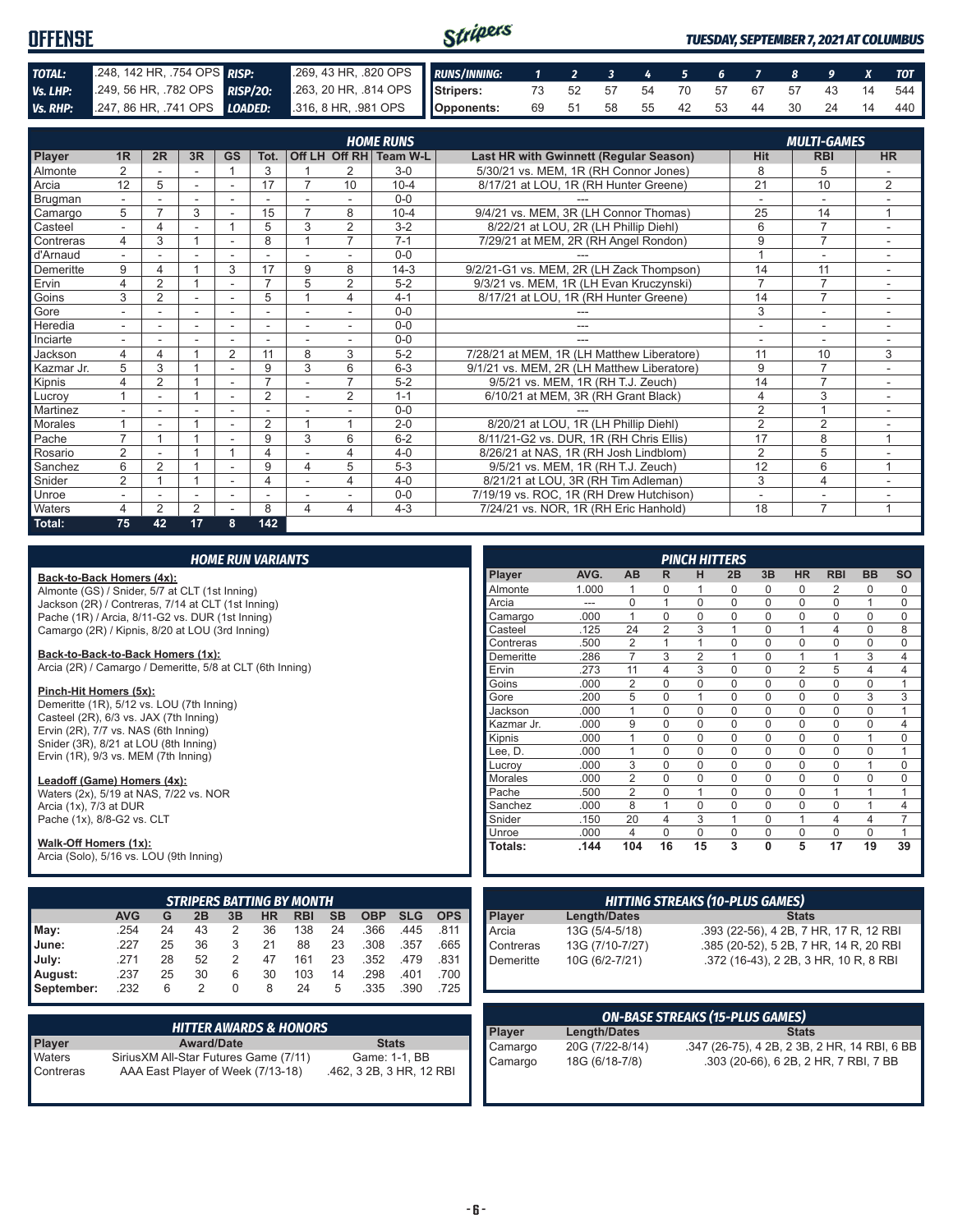# **BATTER BIOS**

# **17 JOHAN CAMARGO** *- INF - 27 YRS - PANAMA CITY, PANAMA*

*SEASON WITH GWN:*.302, 15 HR, 55 RBI, 0 SB, .891 OPS *HIT STREAK:* 2G (4-7) *9/5 vs. MEM:* 2-4, RBI *LAST SERIES:* .263 (5-19), 2 HR, 7 RBI

- **• Leaderboard:** Entering 9/7, ranks among Triple-A East top 10 in AVG (3rd, .302), R (T-4th, 62), OBP (7th, .380), H (T-7th, 98), TB (8th, 166), OPS (9th, .891). **• 2021 with GWN: 5/8 at CLT:** Notched first career multi-HR game (2-for-4, 2 HR,
- 2 RBI) ... **6/5 vs. JAX:** Started 5-4-3 triple play, GWN's first since 5/28/19 at TOL ... **7/18 at CLT:** Hit a 2-out, 2-run HR (#8) in 9th for a 12-11 lead (GWN had trailed 11-3) ... **7/30 at MEM:** Tallied season-high 4 RBI (2-for-4, 2B, HR #9) in 8-7 win ... **7/22-8/14:** Posted team-best 20G on-base streak (.347, 26-for-75, 4 2B, 2 3B, 2 HR, 14 R, 14 RBI, 6 BB, .924 OPS) ... **9/4 vs. MEM:** Matched season high with 4 RBI (2-for-3, HR #15), plating 4 of team's 5 runs in 5-2 victory.
- **• Gwinnett Career:** Has hits in 106 of 143G (74.1%) since 2017, batting .319 (174 for-545, 34 2B, 4 3B, 24 HR, 95 R, 97 RBI, 1 SB, .914 OPS).
- **• 2021 with ATL:** In 6 stints with the Braves, batting .000 (0-for-16, 1 R) in 15G.
- **• 2020:** Made Braves' Opening Day roster and batted .200 (8 2B, 4 HR, 16 R, 9 RBI) in 35G ... Added to the NLCS roster in place of injured Adam Duvall prior to Game 2 and played in 4G (.250, 2-for-8, 1 2B, 1 RBI).
- **• Acquired:** NDFA (7/2/10) out of Panama City, Panama.
- **• MLB Career:** .257, 68 2B, 4 3B, 34 HR, 144 RBI, 2 SB in 364G with Atlanta (2017- 21) ... Played in 2018 and 2020 Postseasons (.087, 1 2B, 1 RBI in 8G).

## **9 RYAN CASTEEL** *- 1B/C - 30 YRS - CHATTANOOGA, TN*

*SEASON WITH GWN:*.233, 5 HR, 22 RBI, 0 SB, .732 OPS *HIT STREAK:* -1G (0-2) *9/5 vs. MEM:*DNP *LAST SERIES:* .143 (1-7), RBI

- **• 2021 with GWN: 5/15-5/18:** Had 6 RBI in 3G span, including 5/15 vs. LOU (1 for-2, GW 3-run 2B, 3 RBI) and 5/16 vs. LOU (1-for-3, HR, 2 RBI) ... **6/2 vs. JAX:** Notched pinch-hit 2-run double ... **6/3 vs. JAX:** Hit pinch-hit 2-run HR (#2) ... **6/24 at NOR:** Crushed game-winning grand slam (#3) in 6-2 victory (1-for-4, 4 RBI), his 2nd career slam (first since 7/20/13 with Adv-A Modesto) ... **8/8-G2 vs. CLT:** Homered for the first time since 6/24 (#4), a decisive 2-run shot in 8-2 victory.
- **• 2020:** Was not on the Braves' 60-man player pool ... Did not play.
- **• 2019:** Played 118G with Double-A Mississippi, batting .263 (21 2B, 2 3B, 21 HR, 73 RBI, .811 OPS) ... Ranked 2nd in the Southern League in homers and RBI, 3rd in slugging (.477) ... Was his 2nd career 20-homer season (hit 22 in 2013).
- **• Acquired:** MiLB FA (3/14/21) ... Originally Colorado's 17th-round pick in 2010 out of Cleveland State Community College (Cleveland, TN).

# **24 WILLIAM CONTRERAS** *- C - 23 YRS - PUERTO CABELLO, VZ*

*SEASON WITH GWN:*.282, 8 HR, 28 RBI, 0 SB, .862 OPS *HIT STREAK:* -2G (0-8) *9/5 vs. MEM:* 0-4 *LAST SERIES:* .071 (1-14)

- **• 2021 with GWN: 7/13-7/18:** Named Triple-A East Player of the Week (.462, 12 for-26, 3 2B, 3 HR, 7 R, 12 RBI, 1.440 OPS) ... **7/10-7/27:** Posted a 13G hitting streak, tied for GWN's longest this year (.385, 20-for-52, 5 2B, 7 HR, 14 R, 20 RBI, 1.333 OPS) ... **7/8-7/31:** In his first 19 Triple-A games, ranked among Triple-A East top 5 in RBI (1st, 23), HR (T-1st, 8), SLG (2nd, .757), TB (3rd, 53), XBH (T-3rd, 13), OPS (4th, 1.152), and R (T-5th, 17) ... **8/25 at NAS:** Delivered game-winning RBI single in 10th for 5-4 win (2-for-4, R, RBI).
- **• 2021 with ATL:** In 2 stints (5/2-7/7, 8/21-8/23), batting .196 (29-for-148, 3 2B, 1 3B, 7 HR, 16 R, 21 RBI, .649 OPS) in 46G.
- **• 2020:** Spent most of the year at the Alternate Training Site at Coolray Field ... Recalled by Atlanta for MLB debut on 7/24 ... Hit .400 (4-for-10, 1 2B, 1 RBI) in 4G.
- **• Bloodlines:** Older brother is Chicago Cubs' C Willson Contreras.
- **• Acquired:** NDFA (2/1/15) out of Puerto Cabello, Venezuela.
- **• MLB Career:** .209, 4 2B, 1 3B, 7 HR, 22 RBI, 0 SB in 50G with Atlanta (2020-21).

## **12 TRAVIS DEMERITTE** *- OF - 26 YRS - NEW YORK, NY*

*SEASON WITH GWN:*.299, 17 HR, 45 RBI, 7 SB, 1.009 OPS *HIT STREAK:* -1G (0-1) *9/5 vs. MEM:*PH, 0-1 *LAST SERIES:* .308 (4-13), 2 HR, 3 RBI, SB

- **• 2021 with GWN: Since coming off the IL on 7/13, ranks T-10th in the Triple-A East in HR (11), batting .294 (35-for-119, 2 2B, 25 R, 30 RBI, 6 SB, .952 OPS) in 35G** ... **5/4 at CLT:** Tallied 5 RBI (3-for-6, HR) to set GWN Opening Night record ... **6/2-7/21:** Posted 10G hitting streak (.372, 16-for-43, 2 2B, 3 HR, 10 R, 8 RBI, 1.041 OPS) ... **6/10-7/10:** Was on the Injured List ... **7/17-7/25:** Hit 3 grand slams in 7G span (7/17 at CLT, 7/23 vs. NOR, 7/25 vs. NOR), raising his career total to 6 (4 with GWN) ... **7/18 at CLT:** Notched season-high 4 hits (4-for-5, 3 R, 2 RBI, SB) ... **7/27 at MEM:** Homered for 3rd straight game, GW solo blast (#12) in 1-0 win ...
- **8/21 at LOU:** Matched a season high with 4 hits (4-for-4, 3-run HR, 2 R, 4 RBI). **• Gwinnett Career:** Has reached base in 138 of 158G (87.3%) since 2019, batting .291 (156-for-536, 39 2B, 2 3B, 37 HR, 111 R, 118 RBI, 11 SB, .968 OPS).
- **• 2020:** Hit .172 with 1 2B, 4 RBI in 18G with Detroit ... DFA'd on 2/5/21.
- **• 2019:** Made his Triple-A debut with Gwinnett and was an IL All-Star (.286, 20 HR, 73 RBI, .944 OPS in 96G) ... Has 1 of the 9 20-HR seasons in GWN history Traded to Detroit on 7/31, made his MLB debut (.225, 3 HR, 10 RBI in 48G).
- **• Acquired:** Off Waivers from Detroit (2/12/21) ... Originally Texas' 1st-round pick (30th overall) in 2013 out of Winder-Barrow High School (Winder, GA).
- **• MLB Career:** .217, 8 2B, 2 3B, 3 HR, 14 RBI, 3 SB with Detroit (2019-20).

# **18 PHILLIP ERVIN** *- OF - 29 YRS - MOBILE, AL*

*SEASON WITH GWN:*.201, 7 HR, 26 RBI, 11 SB, .655 OPS *HIT STREAK:* -1G (0-2) *9/5 vs. MEM:*0-2, BB *LAST SERIES:* .400 (2-5), HR, RBI

- **• 2021 with GWN: 6/2 vs. JAX:** Hit decisive 3-run HR (#1) and tallied season-high 4 RBI (1-for-4, R) ... **6/13 at MEM:** Belted game-tying 2-run HR (#2) with 2 outs in the 9th of an eventual 7-6 loss (1-for-3, 1 R, 2 RBI) ... **7/7 vs. NAS:** Clubbed game-tying 2-run pinch-hit HR (#5, 1-for-1, 2 RBI) ... **8/1 at MEM:** Lined GWRBI single with 2 outs in 9th inning in 4-2 win (1-for-2, RBI) ... **9/3 vs. MEM:** Launched 2nd pinch-hit homer of the year (solo, 1-for-1, 1 RBI).
- **• 2020:** Between Cincinnati and Seattle, hit .149 with 3 2B, 4 RBI, 1 SB in 37G ... DFA'd by the Reds (8/28), Mariners (12/16), and Chicago Cubs (2/20/21).
- **• Acquired:** Off waivers from the Chicago Cubs (2/22/21) ... Originally Cincinnati's 1st-round pick (27th overall) in 2013 out of Samford University (Homewood, AL).
- **• MLB Career:** .247, 26 2B, 8 3B, 17 HR, 68 RBI, 15 SB in 237G with CIN, SEA (2017-20) ... Talled 7 of his 8 career triples in 2019 (ranked 7th in NL).

## **8 RYAN GOINS** *- INF - 33 YRS - TEMPLE, TX*

| <b>SEASON WITH GWN:</b> .230. 5 HR. 31 RBI. 2 SB. .638 OPS .                       | <b>HIT STREAK:</b> $1G(1-4)$    |
|------------------------------------------------------------------------------------|---------------------------------|
| 9/5 vs. MEM: 1-4                                                                   | <b>LAST SERIES:</b> .067 (1-15) |
| • 2021 with GWN: 5/4 at CLT: Hit Gwinnett's first HR of the season (solo, 2-for-5, |                                 |

- RBI) ... **5/12 vs. LOU:** Set season highs for hits (3-for-4) and RBI (3) ... **6/18-6/29:** Posted season-best 8G hitting streak (.400, 10-for-25, 1 2B, 3 R, 6 RBI) ... **7/4 at DUR:** Homered for the first time since Opening Night (2-run, #2, 1-for-4, 2 RBI) ... **8/13 vs. DUR:** Clubbed 2-run HR (#4) in 8th inning for decisive runs in 6-4 victory (2-for-4, 2 R, 2 RBI) ... **8/6-8/17:** In his first 8G since returning from the Olympics, hit .304 (7-for-23, 3 HR, 5 R, 6 RBI, .987 OPS).
- **• Tokyo Olympics:** Was on GWN's Temporary Inactive List while playing for Mexico in this year's Olympics ... Hit .250 (1-for-4, R, RBI) in 2G (MEX went 0-3).
- **• Triple-A Career:** Has played for BUF (2013-16), LHV (2018), CLT (2019), and GWN (2021) ... Was teammates with MGR Matt Tuiasosopo in 2014 with BUF.
- **• 2020:** Played in 14G with the Chicago White Sox, batting .000 (0-for-9, 4 R) ... Spent most of the year at the Alternate Training Site in Schaumburg, IL.
- **• Acquired:** MiLB FA (2/25/21) ... Originally Toronto's 4th-round pick in 2009 out of Dallas Baptist University (Dallas, TX).
- **• MLB Career:** .228, 71 2B, 12 3B, 22 HR, 158 RBI in 555G with TOR, KC, CWS (2013-20) ... Played for TOR in 2015-16 Postseasons (.146, 1 HR, 5 RBI in 14G).

#### **5 TERRANCE GORE** *- OF - 30 YRS - MACON, GA SEASON WITH GWN:*.234, 0 HR, 1 RBI, 16 SB, .740 OPS *HIT STREAK:* -3G (0-8)

*9/5 vs. MEM:*DNP *LAST SERIES:* .000 (0-3)

- **• 2021 with GWN:** Is 16-for-20 (80.0%) in stolen base attempts, including a pair of 2-steal games (5/18 at NAS, 6/18 vs. NAS) ... **6/9-G2 at MEM:** Stole 3rd and scored winning run in 8th inning of 3-1 victory ... **7/10 vs. NAS:** Notched seasonhigh 3 hits (3-for-3, 2B, R).
- **• 2020:** Logged 2G in his lone season with the Los Angeles Dodgers (0 PA).
- **• Acquired:** MiLB FA (2/18/21) ... Originally Kansas City's 20th-round pick in 2011 out of Gulf Coast Community College (Panama City, FL).
- **• MLB Career:** .224, 2 2B, 1 3B, 0 HR, 1 RBI, 40 SB in 102G with KC, CHC, LAD (2014-20) ... Played in the Postseason with KC (2014-15) and CHC (2018), going 0-for-2 with 3 R, 5 SB ... Won World Series with the Royals in 2015.

# **4 SEAN KAZMAR JR.** *- INF - 37 YRS - VALDOSTA, GA*

*SEASON WITH GWN:*.229, 9 HR, 26 RBI, 3 SB, .671 OPS *HIT STREAK:* -1G (0-3) *9/5 vs. MEM:*DNP *LAST SERIES:* .267 (4-15), HR, 2 RBI

- **• Gwinnett Career:** Batting .265 (672-for-2537, 136 2B, 12 3B, 46 HR, 308 R, 296 RBI, 26 SB) in 741G over 8 seasons ... Leads in career G, AB, H, TB (970), 2B, R, RBI ... Ranks 2nd in career 3B (12) ... Ranks 3rd in career HR (46).
- **• Braves Records:** Owns Atlanta Braves Triple-A records for career hits (passed Larry Whisenton's 657 on 7/31 at MEM) and at-bats (passed Chico Ruiz's 2,510 on 8/22 at LOU) ... Is 2nd in doubles (136), 3rd in games (741), 4th in RBI (296).
- **• 2021 with GWN: 5/25 vs. MEM:** Lined a walk-off single in the 9th for a 2-1 win, his first career walk-off RBI with GWN ... **7/8-G1 vs. NAS:** Passed Joey Terdoslavich for 3rd on GWN career HR list (#42, 1-for-3, 2 RBI) ... **7/22 vs. NOR:** Passed Damon Hollins for 2nd on ATL Triple-A hits list (#649, 2-for-3, HR, 2 RBI) ... **7/28 at MEM:** Notched his 999th and 1,000th career Triple-A hits (2-for-5, R) ... **9/1 vs. MEM:** Hit game-winning 2-run HR (#9) in 7th for 3-2 victory (2-for-3, 2 RBI).
- **• 2021 with ATL:** Contract selected on 4/17, has spent 2 stints with Atlanta (4/17- 4/23, 5/4-5/7), going 0-for-2 ... Pinch hit on 4/17 at the Chicago Cubs, marking his first MLB appearance in 4,589 days since 9/23/08 with San Diego ... The last player with a bigger gap between MLB appearances was Ralph Winegarner (13 years, 14 days between 6/23/36 with CLE and 7/7/49 with STL).
- **• Acquired:** MiLB FA (12/7/20) ... Originally San Diego's 5th-round pick in 2004 out of the College of Southern Nevada.
- **• MLB Career:** .195, 1 2B, 0 3B, 0 HR, 2 RBI in 22G with SD (2008), ATL (2021).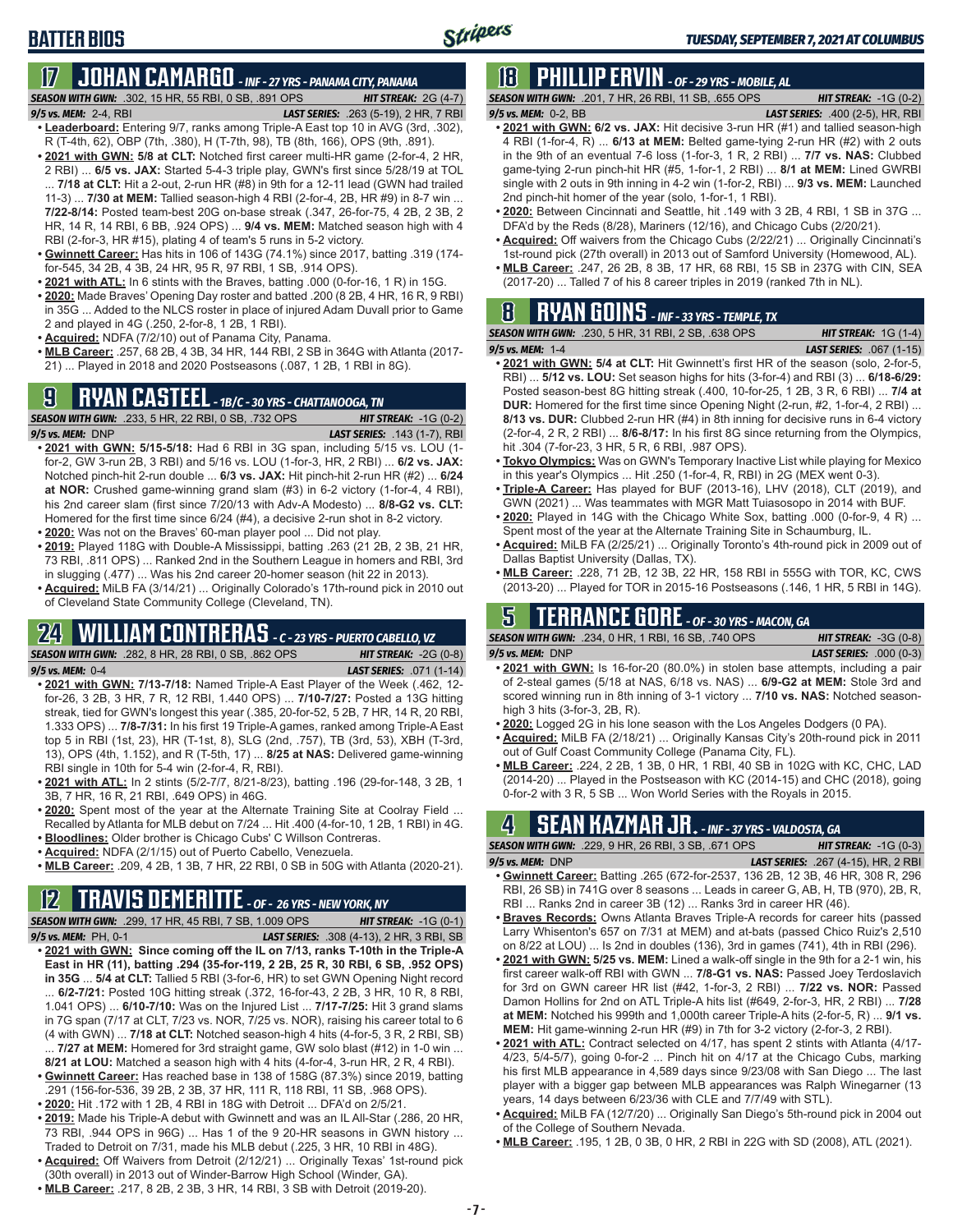# **22 JASON KIPNIS** *- INF - 34 YRS - NORTHBROOK, IL*

*SEASON WITH GWN:*.279, 7 HR, 23 RBI, 1 SB, .851 OPS *HIT STREAK:* 4G (5-11)

**BATTER BIOS**

- *9/5 vs. MEM:*1-3, HR, R, RBI, BB *LAST SERIES:* .571 (4-7), HR, 2 RBI
- **• 2021 with GWN: 5/28 vs. MEM:** Belted decisive 3-run HR (#1, 2-for-3, 3 RBI) ... **6/16 at NAS:** Hit game-winning HR (#2), a 2-run shot (2-for-4,, 2 RBI) ... **7/6-7/16:** Had 5 multi-hit efforts in 9G, batting .350 (14-for-40, 3 2B, 1 3B, 2 HR, 8 R, 10 RBI, .991 OPS) ... **7/14 at CLT:** Fell triple shy of the cycle (3-for-5, 2B, HR, 3 R, 2 RBI). **• 2020:** In his lone season with the Chicago Cubs, hit .237 (8 2B, 1 3B, 3 HR, 16
- RBI, 1 SB) in 44G ... Played in 2G during the Postseason (0-for-3, 1 BB, 1 SO). **• Acquired:** MiLB FA (3/29/21) ... Originally Cleveland's 2nd-round pick in 2009 out
- of Arizona State University (Tempe, AZ).
- **• MLB Career:** .260, 260 2B, 24 3B, 126 HR, 545 RBI, 136 SB in 1,165G with CLE, CHC (2011-20) ... Was 2-time AL All-Star with CLE (2013, 2015) ... Hit .192 (3 2B, 1 3B, 4 HR, 9 RBI) in 26G in Postseason with CLE (2013, 2016-18), CHC (2020).

# **20 JONATHAN MORALES** *- C - 26 YRS - ARROYO, PUERTO RICO*

*SEASON WITH GWN:*.164, 2 HR, 11 RBI, 0 SB, .435 OPS *HIT STREAK:* 1G (1-2) *9/5 vs. MEM:*DNP *LAST SERIES:* .200 (1-5), 2B

- **• 2021 with GWN: 5/7 at CLT:** Tied his single-game career high with 5 RBI, going 2-for-6 with a 3-run HR (#1) in the 9th ... **8/6 vs. CLT:** Hit a 2-out walk-off single in 11th inning for 4-3 win (2nd career walk-off with GWN, last on 7/21/18 vs. PAW) ... **8/20 at LOU:** Went 4-for-4 (2B, HR, 2 R, 3 RBI), his most hits in a game since 8/13/16 with Class-A Rome at Hickory (career-best 5-for-5).
- **• 2020:** Spent entire year at Braves Alternate Training Site in Gwinnett (no MLB debut) ... Played for Caguas of the Puerto Rican Winter League (.394, 3 HR, 9 RBI in 13G), earning PWL Postseason All-Star honors.
- **• 2019:** Hit .240 (13 2B, 2 HR, 27 R, 25 RBI) in 80G between Double-A Mississippi and Gwinnett ... Logged 1 game during the IL Playoffs (0-for-1, BB).
- **• Acquired:** Braves' 25th-round pick in 2015 out of Miami-Dade CC.

## **15 CRISTIAN PACHE** *- OF - 22 YRS - SANTO DOMINGO CENTRO, D.R.*

- *SEASON WITH GWN:*.267, 9 HR, 36 RBI, 8 SB, .767 OPS *HIT STREAK:* 3G (4-11) *9/5 vs. MEM:* 1-4 *LAST SERIES:* .353 (6-17), 3 RBI, SB
- **• MLB.com Prospect Ranks:** #1 (Braves Top 30), #40 (Top 100).
- **• 2021 with GWN: Ranks 6th in the Triple-A East in batting since 8/1, hitting .326 (30-for-92, 6 2B, 3 HR, 14 R, 14 RBI, 4 SB, .881 OPS) in 26G** ... **5/29- 6/1:** Assigned to rehab (right hamstring inflammation), played 1G before being activated/optioned on 6/2 ... **6/5 vs. JAX:** Went 3-for-6 with 2 doubles, including game-tying 2-run double in 9th ... **6/10 at MEM:** Tallied first career multi-HR game (3-for-5, 2 HR, 3 R, 4 RBI) ... **6/30 at DUR:** Notched last-at-bat GWRBI single in 9th for 2-1 win (2-for-3, 2B, RBI) ... **7/21 vs. NOR:** Homered in both games of a DH (#3-4, 2-for-6, 2 R, 2 RBI) ... **7/8-7/28:** Hit .286 (18-for-63, 1 2B, 4 HR, 16 R, 11 RBI, 3 SB, .858 OPS) in 17G ... **8/11 vs. DUR:** Went 4-for-6 with 5 RBI in a DH sweep, tallying 2 HR (#8-9) and delivering 2-out walk-off single in G1 (won 4-3).
- **• 2021 with ATL:** On Atlanta's Opening Day roster for the first time ... Hit .111 (3 2B, 1 HR, 6 R, 4 RBI) in 22G ... Placed on IL twice, on 4/14 and 5/14.
- **• 2020:** Spent most of the year at the Alternate Training Site ... Made his MLB debut on 8/21 vs. Philadelphia (1-for-4) ... Played just 2G during regular season (.250) ... Also made MLB Postseason debut (.182, 1 2B, 1 HR, 4 R, 4 RBI in 12G).
- **• 2019:** Between Mississippi (104G) and Gwinnett (26G), hit .277 (36 2B, 9 3B, 12 HR, 63 R, 61 RBI, 8 SB, .802 OPS) in 130G ... Named a Southern League Postseason All-Star and MLB All-Star Futures Game participant.
- **• Acquired:** NDFA (7/4/15) out of Santo Domingo Centro, D.R.
- **• MLB Career:** .119, 3 2B, 0 3B, 1 HR, 4 RBI, 0 SB in 24G with Atlanta (2020-21).

# **2 YOLMER SANCHEZ** *- INF - 29 YRS - MARACAY, VENEZUELA*

*SEASON WITH GWN:*.221, 9 HR, 31 RBI, 4 SB, .684 OPS *HIT STREAK:* 1G (1-2)

- *9/5 vs. MEM:*1-2, HR, R, RBI, BB *LAST SERIES:* .400 (4-10), 2B, HR, 3 RBI **• 2021 with GWN: Batting .290 (29-for-100, 2 2B, 1 3B, 8 HR, 17 R, 18 RBI, .933 OPS) in 33G since 7/22** ... **5/7 at CLT:** Went 3-for-5 (3 R, 3 RBI) with GWN's first triple of the year ... **6/9-G2 at MEM:** Stole home as part of a double-steal with Drew Waters, scored tying run in 3-1 win (1-for-2, R, SB) ... **7/30 at MEM:** Recorded 2nd career multi-HR game (1st since 5/2/15, CLT vs. SWB), hitting 2 solo shots (#4-5) including GW blast in 8th for 8-7 win (2-for-3, 3 R, 2 RBI) ... **8/26 at NAS:** Fell a homer shy of the cycle (3-for-4, 2B, 3B, RBI) in 2-1 win.
- **• 2020:** Played 11G with the Chicago White Sox, batting .313 (3 2B, 1 HR, 1 RBI, 1.164 OPS) ... Made his MLB Postseason debut in the ALWCS (1G, no at-bat).
- **• Acquired:** MiLB FA (3/31/21) ... Originally a NDFA with Chi. White Sox (5/29/09). **• MLB Career:** .245, 113 2B, 24 3B, 32 HR, 215 RBI, 30 SB in 657G with the Chi.
- White Sox (2014-20) ... Won an AL Gold Glove in 2019 (.987 FPCT at 2B).

# **26 TRAVIS SNIDER** *- OF/INF - 33 YRS - KIRKLAND, WA*

| <b>SEASON WITH GWN: .174, 4 HR, 15 RBI, 3 SB, .610 OPS</b> | <b>HIT STREAK:</b> $-1G(0-1)$           |
|------------------------------------------------------------|-----------------------------------------|
| $9/5$ vs. MEM: PH, 0-1                                     | <b>LAST SERIES:</b> .125 (1-8), RBI, SB |

- **• 2021 with GWN: 6/18 vs. NAS:** Homered (#2) as part of 6-run comeback in 8-7 win (1-for-3, 2 RBI) ... **7/15 at CLT:** Blasted go-ahead 2-run HR (#3) in 8th of 11-10 win (1-for-4, 2 RBI) ... **7/31 at MEM:** Delivered GW 2-run double in 2-1 win (1-for-4, 2 RBI) ... **8/21 at LOU:** Belted pinch-hit 3-run HR (#4).
- **• 2020:** Signed by Miami on 7/24 and reported to the Marlins' Alternate Training Site in Jupiter, FL, but was released on 8/27 and did not reach the Majors.
- **• 2019:** Played for Triple-A Reno in Arizona's system (.294, 22 2B, 4 3B, 11 HR, 41 RBI, 3 SB, .899 OPS in 93G).
- **• Acquired:** MiLB FA (2/26/21) ... Originally Toronto's 1st-round pick (14th overall) in 2006 out of Henry M. Jackson High School (Mill Creek, WA).
- **• MLB Career:** .244, 100 2B, 7 3B, 54 HR, 212 RBI, 22 SB in 630G with TOR, PIT, BAL (2008-15) ... Played for PIT in Postseason from 2013-15 (1-for-4 in 3G).

# **11 Drew WATERS** *- OF - 22 YRS - ATLANTA, GA*

*9/5 vs. MEM:*1-4, R, SB *LAST SERIES:* .175 (3-17), 2 SB

- *SEASON WITH GWN:*.235, 8 HR, 31 RBI, 24 SB, .705 OPS *HIT STREAK:* 2G (2-7)
- **• Leaderboard:** Entering 9/7, ranks among Triple-A East top 10 in stolen bases (T-5th, 24) and runs (9th, 59).
- **• MLB.com Prospect Ranks:** #3 (Braves Top 30), #83 (Top 100 Prospects).
- **• 2021 with GWN: 5/15-6/10:** Hit .316 (25-for-79, 4 2B, 3 HR, 16 R, 9 RBI, 6 SB, .906 OPS) in 21G ... **5/18 at NAS:** Recorded first career multi-HR game (3-for-5, 2 HR, 3 RBI) and became the first GWN player to homer from both sides of the plate since Mel Rojas Jr. (7/7/16 at CLT) ... **5/19 at NAS:** Fell a triple shy of the cycle in first 4-hit game at Triple-A (4-for-5, 2B, HR, 2 R, 2 RBI, 2 SB) ... **6/9-G2 at MEM:** Lined RBI single in 8th (2-for-3, R, RBI) for last-at-bat 3-1 win ... **7/2-7/18:** Posted 13G on-base streak (.357, 20-for-56, 8 2B, 1 3B, 2 HR, 14 R, 10 RBI, 4 SB) ... **7/1-7/31:** Led Triple-A East in XBH with 17, batting .301 (31-for-103, 11 2B, 1 3B, 5 HR, 23 R, 17 RBI, 5 SB, .924 OPS) in 24G.
- **• Futures Game:** Played for the NL Team in the 2021 SiriusXM All-Star Futures Game on 7/11 at Coors Field (1-for-1, BB) ... Was the 7th active Gwinnett player selected to the game (1st since RHP Touki Toussaint in 2018).
- **• 2020:** Spent entire year at Braves Alternate Site in Gwinnett (no MLB debut).
- **• 2019:** Hit .309 (40 2B, 9 3B, 7 HR, 80 R, 52 RBI, 16 SB) in 134G with Double-A Mississippi and Gwinnett ... Won Southern League Batting Title (.319, best in MIS history) and Most Valuable Player (1st in MIS history) ... Ranked among MiLB top 5 in doubles (T-3rd, 40) and hits (5th, 163).
- **• Acquired:** Braves' 2nd-round pick in 2017 out of Etowah High School (Woodstock, GA) ... Named Gatorade Georgia Baseball Player of the Year in 2017.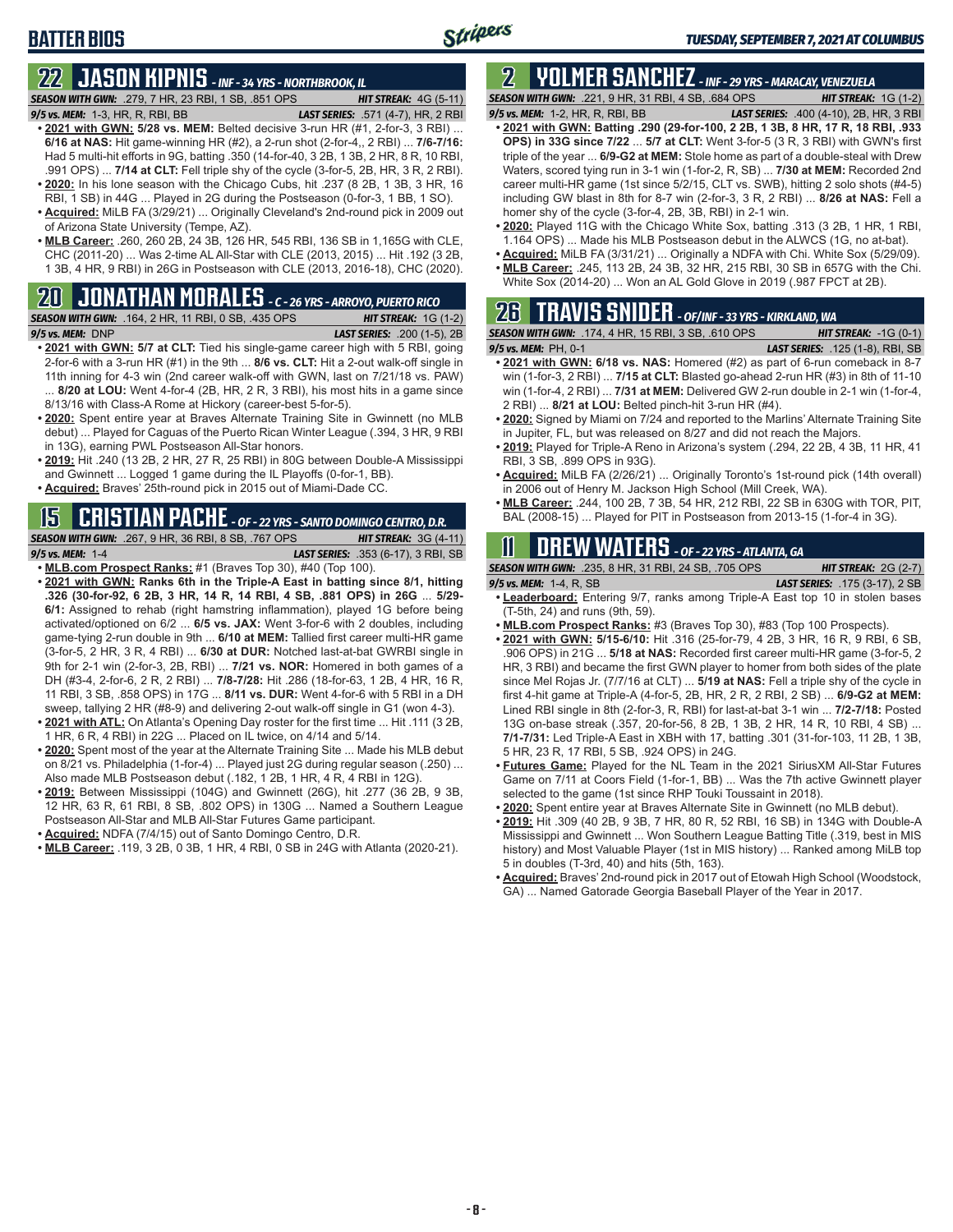## **SEASON SUMMARY**



## **TEAM HIGHS & LOWS**

| <b>OFFENSE:</b>  |  |
|------------------|--|
|                  |  |
|                  |  |
|                  |  |
|                  |  |
|                  |  |
|                  |  |
|                  |  |
|                  |  |
|                  |  |
|                  |  |
|                  |  |
|                  |  |
|                  |  |
|                  |  |
|                  |  |
|                  |  |
| <b>PITCHING:</b> |  |
|                  |  |

# **TEAM MISCELLANEOUS**

Most Caught Stealing, Game .............................................. 2 (8/8-G1 vs. Charlotte)

| Largest Blown Lead (Loss) 3 Runs (4x, last: 8/6 vs. Charlotte, 5-2, 6-10) |
|---------------------------------------------------------------------------|
|                                                                           |
|                                                                           |
|                                                                           |
|                                                                           |
|                                                                           |
|                                                                           |
|                                                                           |
|                                                                           |
|                                                                           |

### **INDIVIDUAL HIGHS & LOWS**

| <b>HITTING (GAME):</b> |  |
|------------------------|--|
|                        |  |
|                        |  |
|                        |  |
|                        |  |
|                        |  |
|                        |  |
|                        |  |
|                        |  |
|                        |  |
|                        |  |
|                        |  |
|                        |  |
|                        |  |

#### **PITCHING (GAME):**

#### **DEFENSE (GAME):**

## **STREAKS**

#### **OFFENSIVE (LONGEST IN 2021 ONLY):**

#### **PITCHING (LONGEST IN 2021 ONLY):**

| Consecutive Starts with Win3 Starts (2x, last: K. Wright, 8/13-8/26) |  |
|----------------------------------------------------------------------|--|
|                                                                      |  |
|                                                                      |  |
| Consecutive Quality Starts 3 Starts (2x, last: Muller, 8/18-Current) |  |
|                                                                      |  |
|                                                                      |  |

## **LAST TIME IT HAPPENED (GWINNETT REGULAR-SEASON HISTORY)**

#### **INDIVIDUAL OFFENSE:**

|                             | Homers, Both Sides of Plate  Drew Waters (5/18/21 at Nashville)            |
|-----------------------------|----------------------------------------------------------------------------|
|                             |                                                                            |
|                             |                                                                            |
|                             | Back-to-Back-to-Back Homers  Arcia/Camargo/Demeritte (5/8/21 at Charlotte) |
|                             |                                                                            |
|                             |                                                                            |
|                             |                                                                            |
|                             |                                                                            |
|                             |                                                                            |
|                             |                                                                            |
|                             |                                                                            |
|                             |                                                                            |
|                             |                                                                            |
|                             |                                                                            |
| <b>INDIVIDUAL PITCHING:</b> |                                                                            |
| 9 0-Inning Perfect Game     | Never                                                                      |

| 1110111007111101111101                                                         |  |
|--------------------------------------------------------------------------------|--|
|                                                                                |  |
| 9.0-Inning No-Hitter (Solo)Todd Redmond (5/28/10 at Louisville)                |  |
| 9.0-Inning No-Hitter (Comb.) Wooten/Marksberry/Ramirez (6/30/16 at Louisville) |  |
|                                                                                |  |
|                                                                                |  |
|                                                                                |  |
| 21 Consecutive Saves Converted Jairo Asencio (9/6/09-8/8/11)                   |  |
| 25.0-Inning Scoreless Streak Stephen Marek, 25.1 IP (6/6/10-8/2/10)            |  |
|                                                                                |  |

#### **TEAM OFFENSE:**

| <u>ILAM VII LIVUL.</u> |                                                                     |
|------------------------|---------------------------------------------------------------------|
|                        |                                                                     |
|                        |                                                                     |
|                        |                                                                     |
|                        |                                                                     |
|                        |                                                                     |
|                        |                                                                     |
|                        |                                                                     |
|                        |                                                                     |
|                        |                                                                     |
|                        |                                                                     |
|                        |                                                                     |
|                        |                                                                     |
|                        |                                                                     |
|                        |                                                                     |
|                        |                                                                     |
| <b>TEAM PITCHING:</b>  |                                                                     |
|                        |                                                                     |
|                        |                                                                     |
|                        |                                                                     |
|                        |                                                                     |
|                        |                                                                     |
|                        |                                                                     |
|                        |                                                                     |
|                        |                                                                     |
|                        |                                                                     |
| <b>TEAM DEFENSE:</b>   |                                                                     |
|                        | Turn a Triple Play  6/5/21 vs. Jacksonville (Camargo-Kipnis-Snider) |
|                        |                                                                     |

## **TEAM MISCELLANEOUS:**<br>18-Run Margin of Victory.....

| 21-Run Margin of Defeat…………………………………7/13/12 at Louisville (Lost 1-22) |  |  |
|-----------------------------------------------------------------------|--|--|